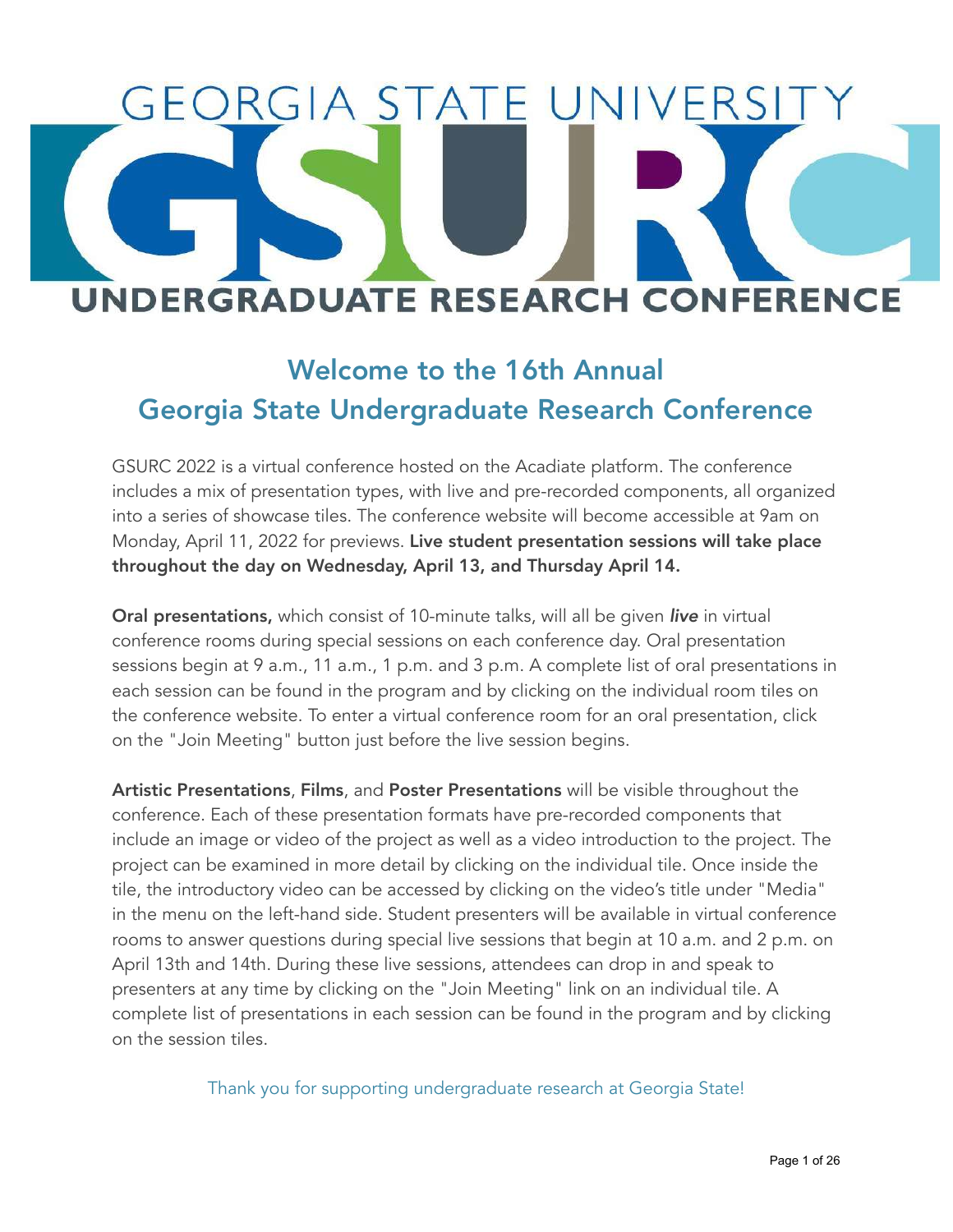

#### Wednesday, April 13, 2022

| $9:00$ a.m. - 10:00 a.m.  | Oral presentations, morning session A        |
|---------------------------|----------------------------------------------|
| 10:00 a.m. - 11:00 a.m.   | Poster presentations, morning live session   |
| 11:00 a.m. - 12:00 p.m.   | Oral presentations, morning session B        |
| 12:00 p.m. - 1:00 p.m.    | <b>Break</b>                                 |
| $1:00$ p.m. $-2:00$ p.m.  | Oral presentations, afternoon session A      |
| $2:00$ p.m. - $3:00$ p.m. | Poster presentations, afternoon live session |
| 3:00 p.m. - 4:00 p.m.     | Oral presentations, afternoon session B      |

#### Thursday, April 14, 2022

| 9:00 a.m. - 10:00 a.m.   | Oral presentations, morning session A        |
|--------------------------|----------------------------------------------|
| 10:00 a.m. - 11:00 a.m.  | Poster presentations, morning live session   |
| 11:00 a.m. - 12:00 p.m.  | Oral presentations, morning session B        |
| 12:00 p.m. - 1:00 p.m.   | Break                                        |
| $1:00$ p.m. $-2:00$ p.m. | Oral presentations, afternoon session A      |
| 2:00 p.m. - 3:00 p.m.    | Poster presentations, afternoon live session |
| 3:00 p.m. - 4:00 p.m.    | Oral presentations, afternoon session B      |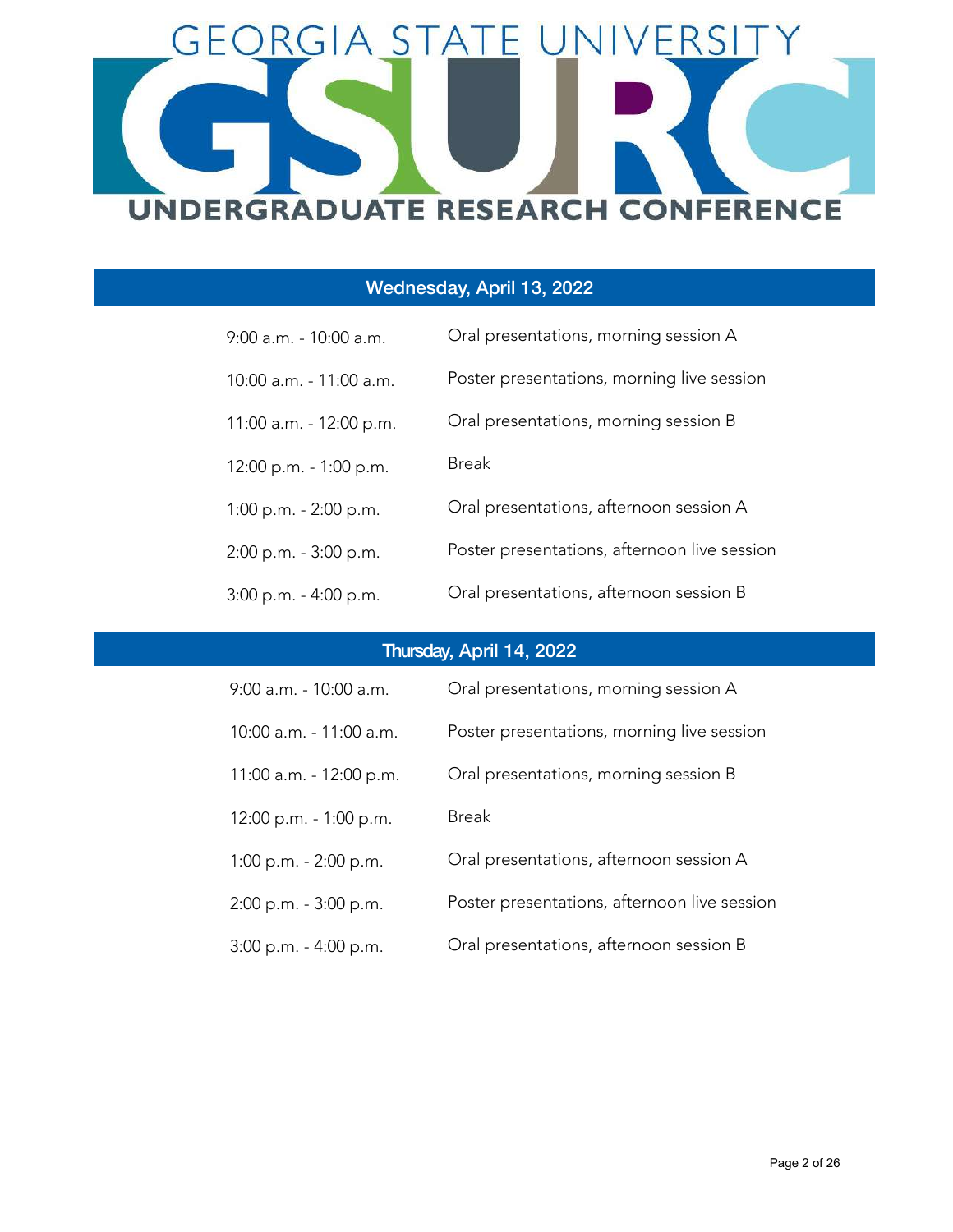# April 13 & 14

# **Artistic Presentations**

**Conference** [Link](https://www.acadiate.com//ee/GSURC/Artistic_Displays3)

1. Illusions: How Optics Influenced Art of the Dutch Golden Age

De'De' Ajavon | Photography Faculty Sponsor: Dr. Katherine Cunningham

2. The Left Behind Nandi Cooper | Photography Faculty Sponsor: Dr. Jill Frank

#### 3. Ceasefire

Jaclynn Lollar | Art Education Faculty Sponsor: Dr. Kevin Hsieh

#### 4. Revive

Tatiana Neagoie | Art Education Faculty Sponsor: Dr. Melanie Davenport

#### 5. ToGome

Marrie Nguyen | Interior Design Faculty Sponsor: Dr. Hoa Vo

- 6. Ruptured is the Flesh Kenny Oaster | Art Education Faculty Sponsor: Dr. Melanie Davenport
- 7. The Pivotal Power of Diversity Em Phillips | Film & Media Faculty Sponsor: Dr. Kevin Hsieh
- 8. Sheer Quilt Tamai Shealey | Textiles Faculty Sponsor: Dr. Jess Jones
- 9. The Application of Perception Theory in Workplace Design, Uber **Headquarters** Kyle Vice | Interior Design

Faculty Sponsor: Dr. Hoa Vo

#### 10. Development Without Displacement: A Buford Highway Corridor Community **Center**

Kaysel Weiner-Huice | Interior Design Faculty Sponsor: Dr. Hoa Vo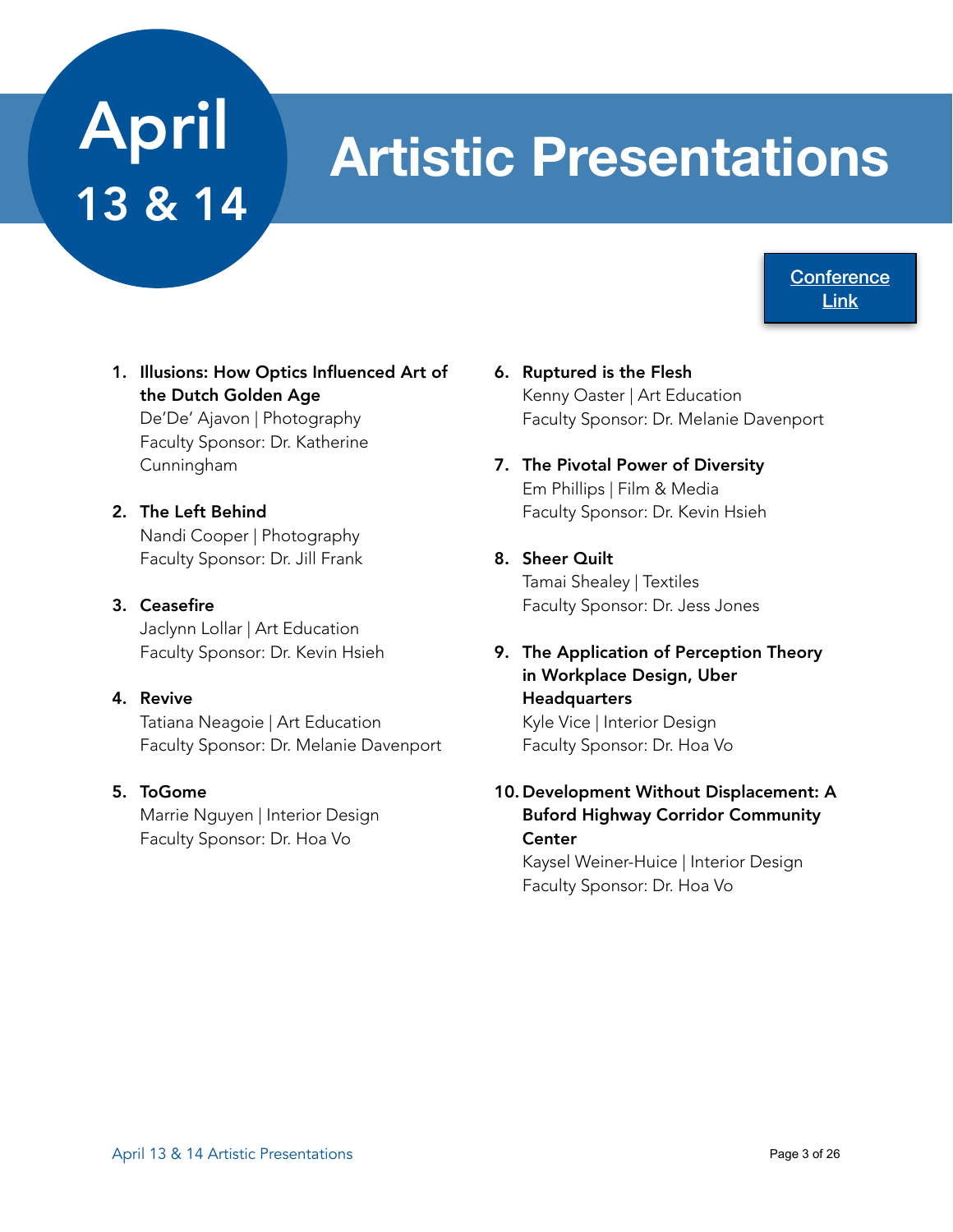# April 13 & 14

## **Film Presentations**

**Conference** [Link](https://www.acadiate.com//ee/GSURC/Film_&_Music3)

#### 1. Remembering Wallenberg Nyah Carlson Faculty Sponsor: Dr. Robbie Land

#### 2. A Bad Trip Ryan Richardson & Riley Krill Faculty Sponsor: Dr. Robbie Land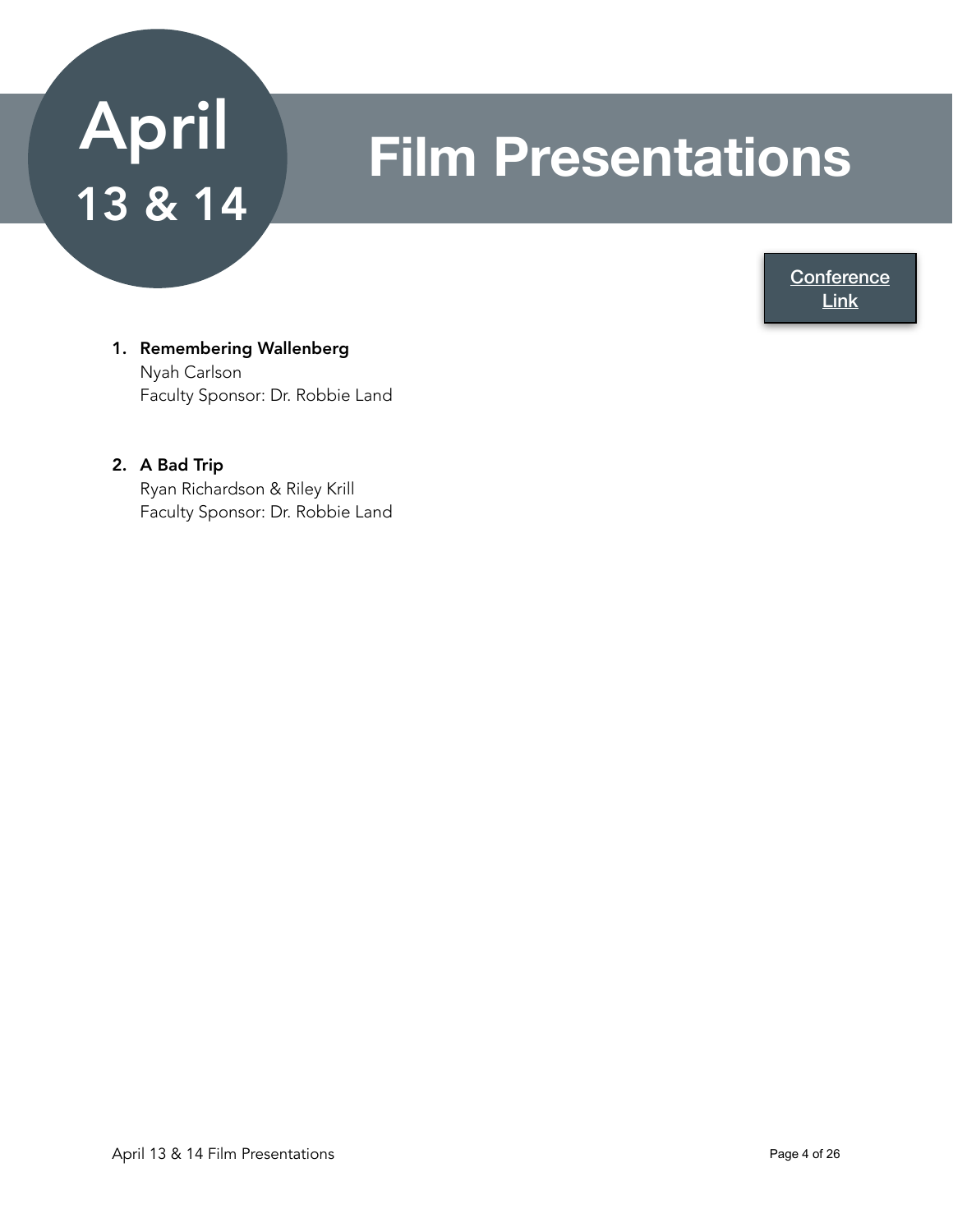## **Oral Presentations**

**Conference** [Link](https://www.acadiate.com//ee/GSURC/Morning_Session_A_-_9AM)

### **Live Session: 9:00 a.m. - 10:00 a.m.**

#### ROOM 1

C2C 2.0: Do GSU Students' Perceived Skill Proficiencies Align with the Skills Employers Want in New Hires?

Lexus Agee Faculty Sponsor: Dr. Susan Willey

Associations Between Collective Self-Esteem and Intergroup Anxiety Veda Balaji Faculty Sponsor: Dr. Erin Tone

#### The Relationship Between Selfobjectification and Emotion Regulation Problems in College Women

Rorah Ndungu, Brennan Ross, Anna Peddle, Julia Hammett Faculty Sponsor: Dr. Cynthia Stappenbeck

#### Brazilian Jiu Jitsu and its Role in Mental Well Being Brian Zorya Faculty Sponsor: Dr. Edmund Rodgers

#### ROOM 2

Utilizing Deep Learning to Automate Categorization of Ultrasonic Rat Vocalizations Varun Joshi Faculty Sponsor: Dr. Anne Murphy

#### Monitoring Solar Effect with CubeSats on Cosmic Ray Flux Variation at Sea Level Tori Padgett, May Norrington, Carter Stephan

Faculty Sponsor: Dr. Ashwin Ashok

Evaluating Communication Data Rate Performance for Underwater Visible Light Communication Razat Sutradhar Faculty Sponsor: Dr. Ashwin Ashok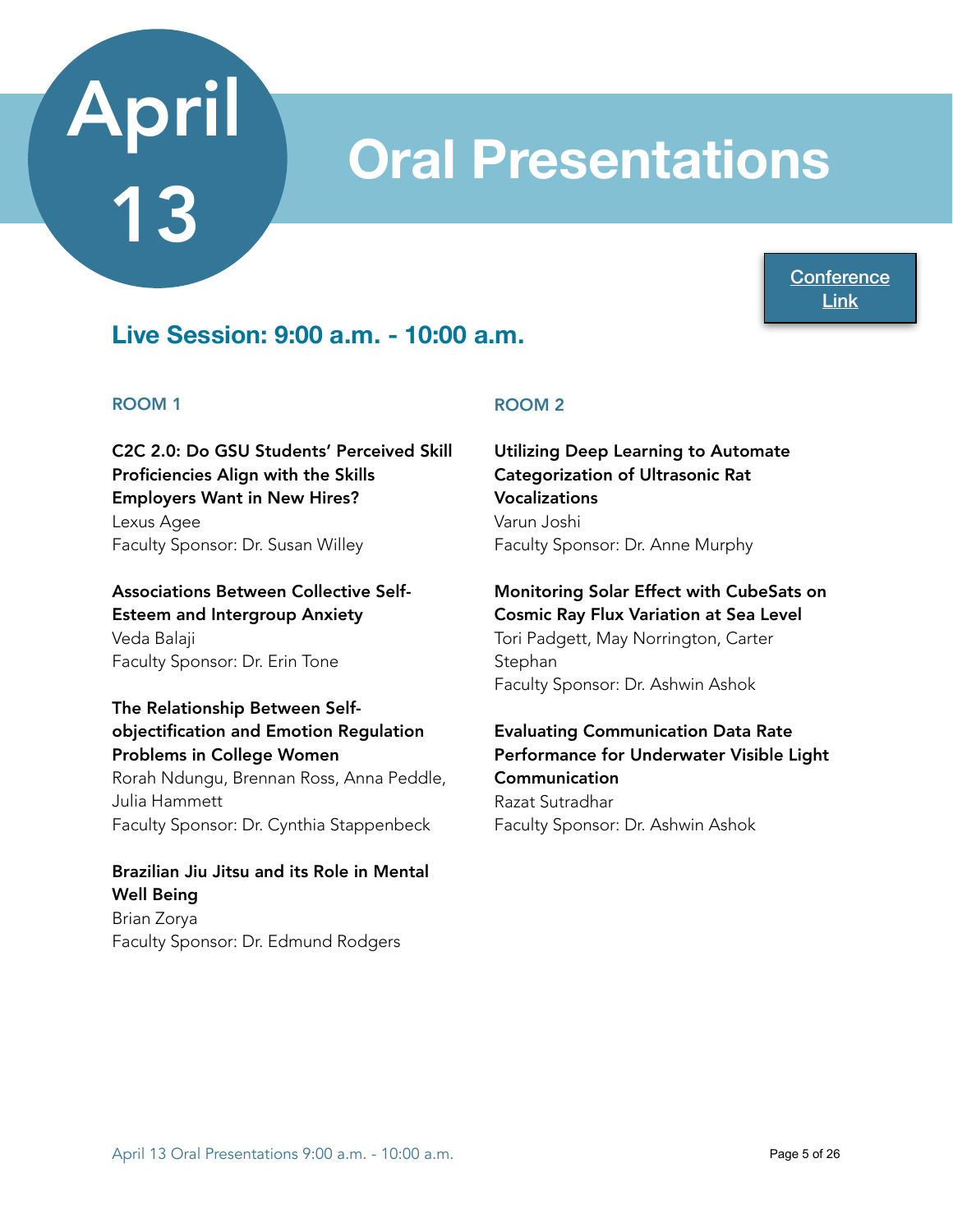## **Oral Presentations**

**Conference** [Link](https://www.acadiate.com//ee/GSURC/Morning_Session_B_-_11AM)

### **Live Session: 11:00 a.m. - 12:00 p.m.**

#### ROOM 1

Examining Possible Regional and Asymmetrical Trends of Osteophytosis in Human Vertebrae Mia McMahon Faculty Sponsor: Dr. Frank Williams

In Search of the Brazilian Dream: An Ethnography of Economic Immigrants in Atlanta Sarah Mendes Faculty Sponsor: Dr. Kathryn Kozaitis

#### Erased Narratives: Oral Histories of the US and México Border

Julisa Rojas Faculty Sponsor: Dr. Cassandra White

Re-Imagine Atlanta: The Car-Free City Claire Smith Faculty Sponsor: Dr. Lelani Mannetti

#### ROOM 2

Utilizing Machine Learning to Predict Gray Matter Volumes For Different Brain Regions Using fMRI Scans Varun Joshi Faculty Sponsor: Dr. Sergey Plis

Data Poisoning for Security Relevant Data Nestor Kaputo Faculty Sponsor: Dr. Daniel Takabi

The Invariant Yield of Phi Mesons in Particle Collisions Russell Marroquin Faculty Sponsor: Dr. Murad Sarsour

Misinformation in Social Media: Improving User Stance Detection using Deep Neural **Networks** Gyandeep Reddy Vulupala Faculty Sponsor: Dr. Rajshekhar Sunderraman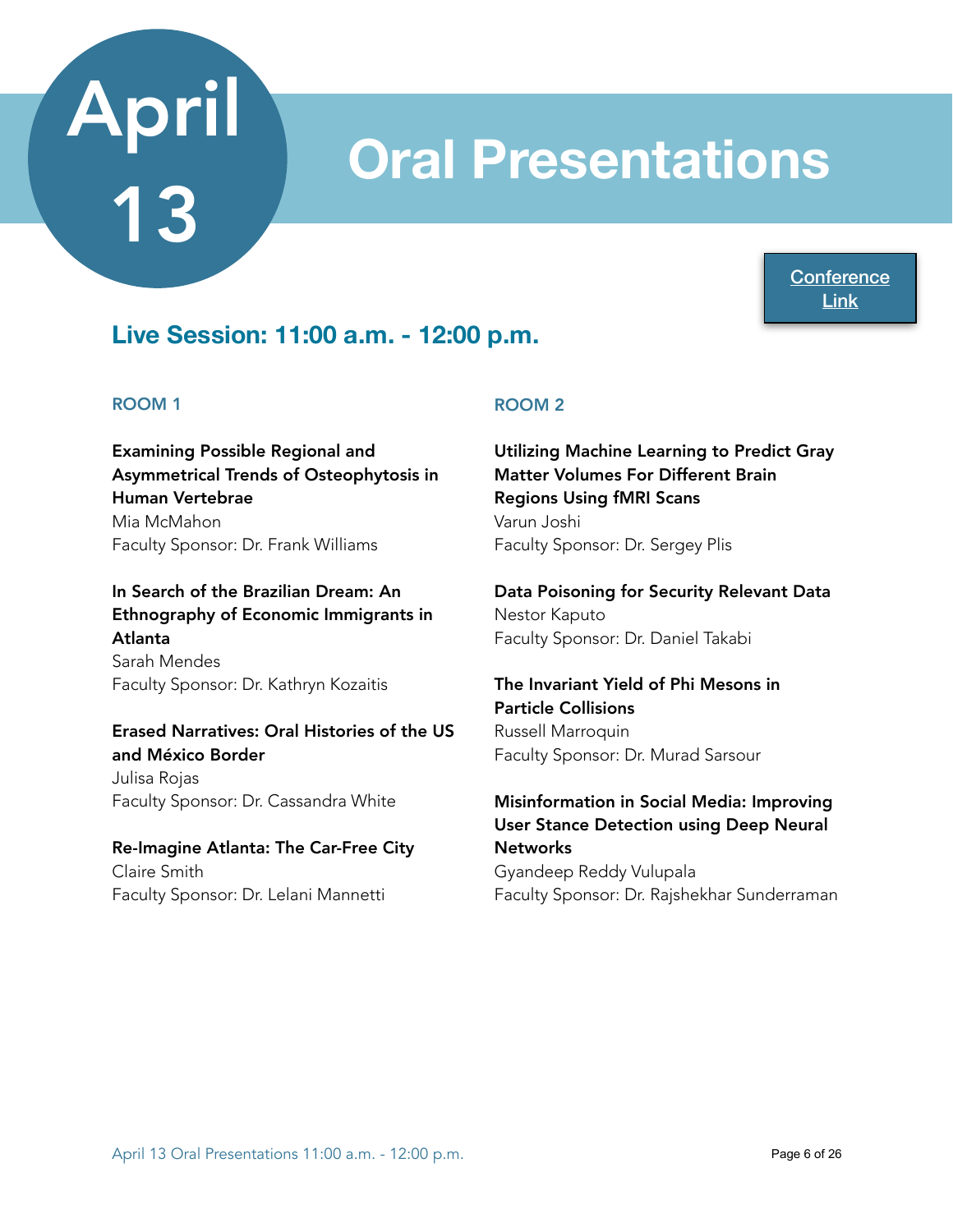## **Oral Presentations**

**Conference** [Link](https://www.acadiate.com//ee/GSURC/Afternoon_Session_A_-_1PM?view=std&showcase=949620649)

## **Live Session: 1:00 p.m. - 2:00 p.m.**

#### ROOM 1

Ibn Khaldun's views on race in the 14th Century Adayshia Johnson Faculty Sponsor: Dr. Allen Fromherz

Spanish Translation of the Attitudes toward Psychological Online Interventions within a Hispanic community Maria Peraltilla Faculty Sponsor: Dr. Page Anderson

#### A Broken System: The Development of the American Healthcare System Post 1930 with an Analysis of the Schism Between U.S. and Canadian Systems

Ashwath Tirunellayi Faculty Sponsor: Dr. Robert Woodrum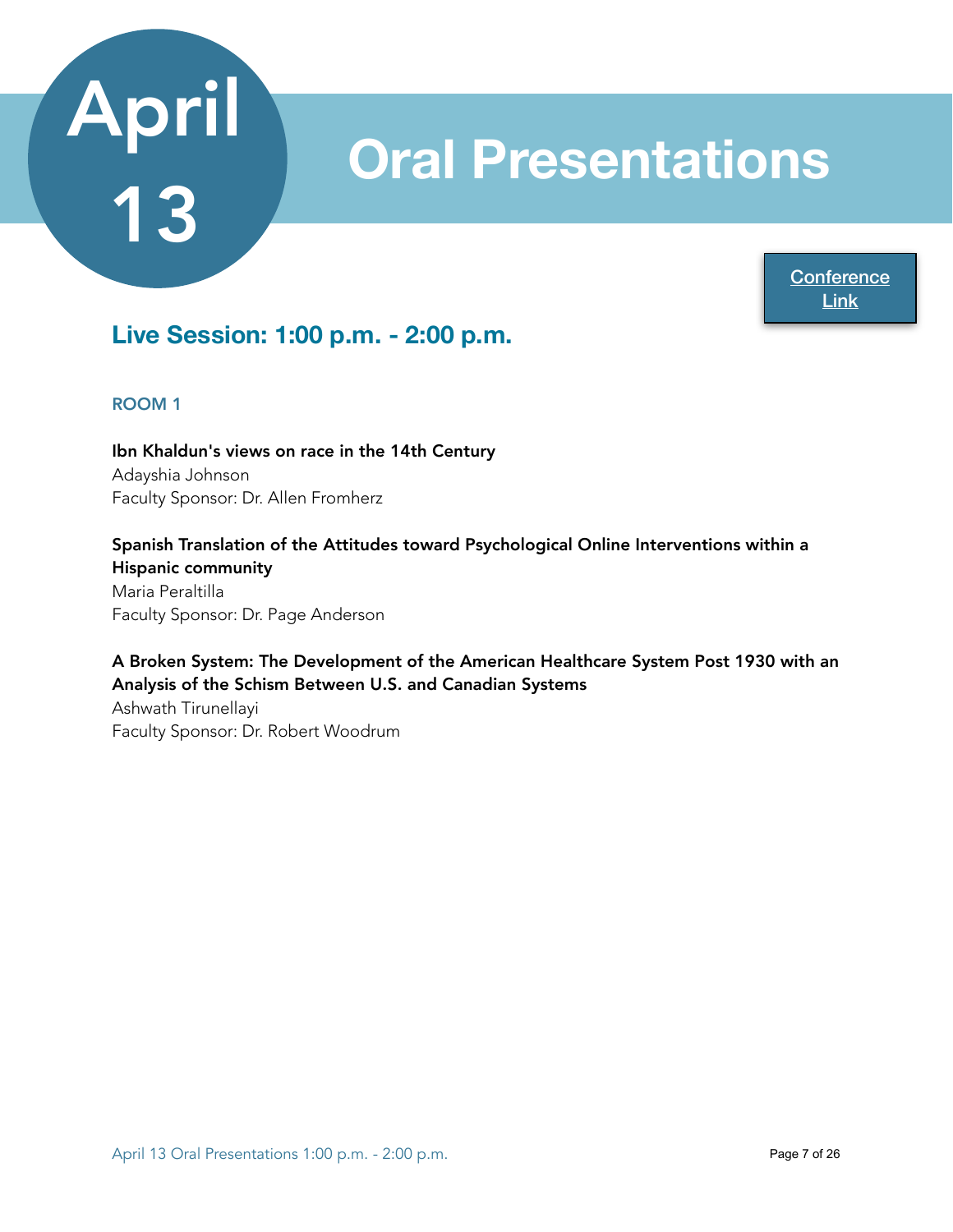## **Oral Presentations**

**Conference** [Link](https://www.acadiate.com//ee/GSURC/Afternoon_Session_B_-_3PM?view=std&showcase=424125578)

### **Live Session: 3:00 p.m. - 4:00 p.m.**

#### ROOM 1

An Intersectional Look at Recovery, Addiction, & Harm Reduction Bridget Bailey Faculty Sponsor: Dr. Stephanie Evans

#### The HIVE: Sustainable LGBTQIA+ Community Center

Mark Degner Faculty Sponsor: Dr. Hoa Vo

What Impact Does Parental Drug Misuse Have on Children's Socioeconomic Mobility? Ashton Miller Faculty Sponsor: Dr. Eric Sevigny

#### The Role of a Sense of Belonging in the Academic Experiences of LGBTQ+ STEM Undergraduates

Xin Zhang Faculty Sponsor: Dr. Stephanie Gutzler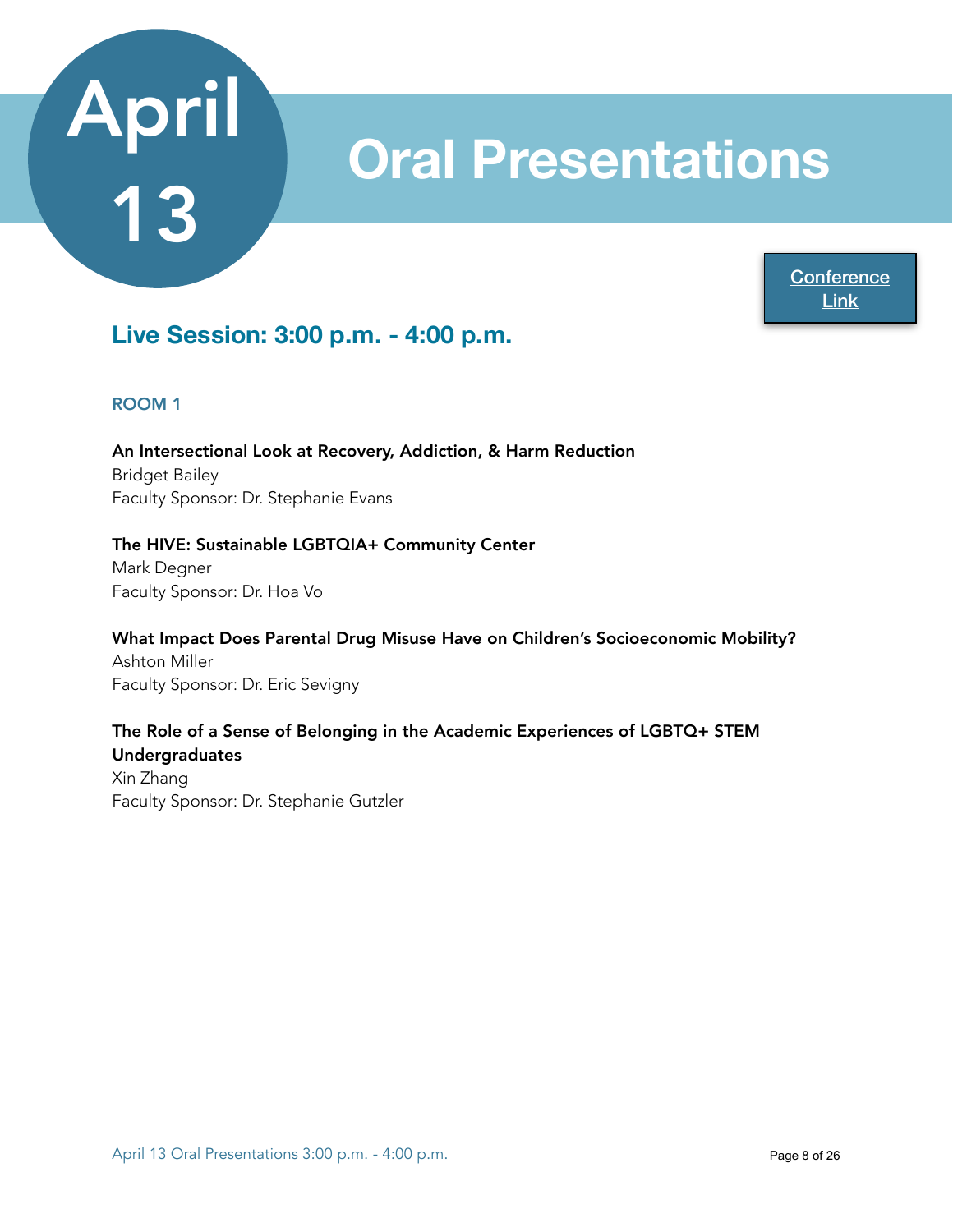

## **Poster Presentations**

**Conference** [Link](https://www.acadiate.com//ee/GSURC/10AM_Poster_Session)

### **Live Session: 10:00 a.m. - 11:00 a.m.**

- 1. Analyzing Trends in Georgia State Transfers Obaseki Akhirome Faculty Sponsor: Dr. Jessica Turner
- 2. The Role of Fibroblast Growth Factor 8 (Fgf8) in the Monogamous Behavior of the Convict Cichlid

Alex Alexander, Jalela Cruver, Chizim Ogbonna, Kayla Wilson Faculty Sponsor: Dr. Jonathan Sylvester

- 3. Aedes Mosquito Early Warning System: Integrating Disparate Environmental Datasets Anvith Anand, Emma McDaniel Faculty Sponsor: Dr. Chetan Tiwari
- 4. Using Infrared Technology to Examine Arousal in Brown Capuchin Monkeys (*Sapajus [Cebus] apella*)

Charles Andrews Faculty Sponsor: Dr. Sarah Brosnan

- 5. Antibiotic-Resistance Bacteria in Atlanta's Urban Waterways Rella Madeline Arena, Emma Allen, Jessica Joyner Faculty Sponsor: Dr. Jessica Joyner
- 6. On Subgraphs of Tripartite Graphs Abhijeet Bhalkikar Faculty Sponsor: Dr. Yi Zhao
- 7. Support Vector Machine Prediction of MMSE Scores in AD Patients Alexis Breed, Gabriel Martinez Ortiz Faculty Sponsor: Dr. Jessica Turner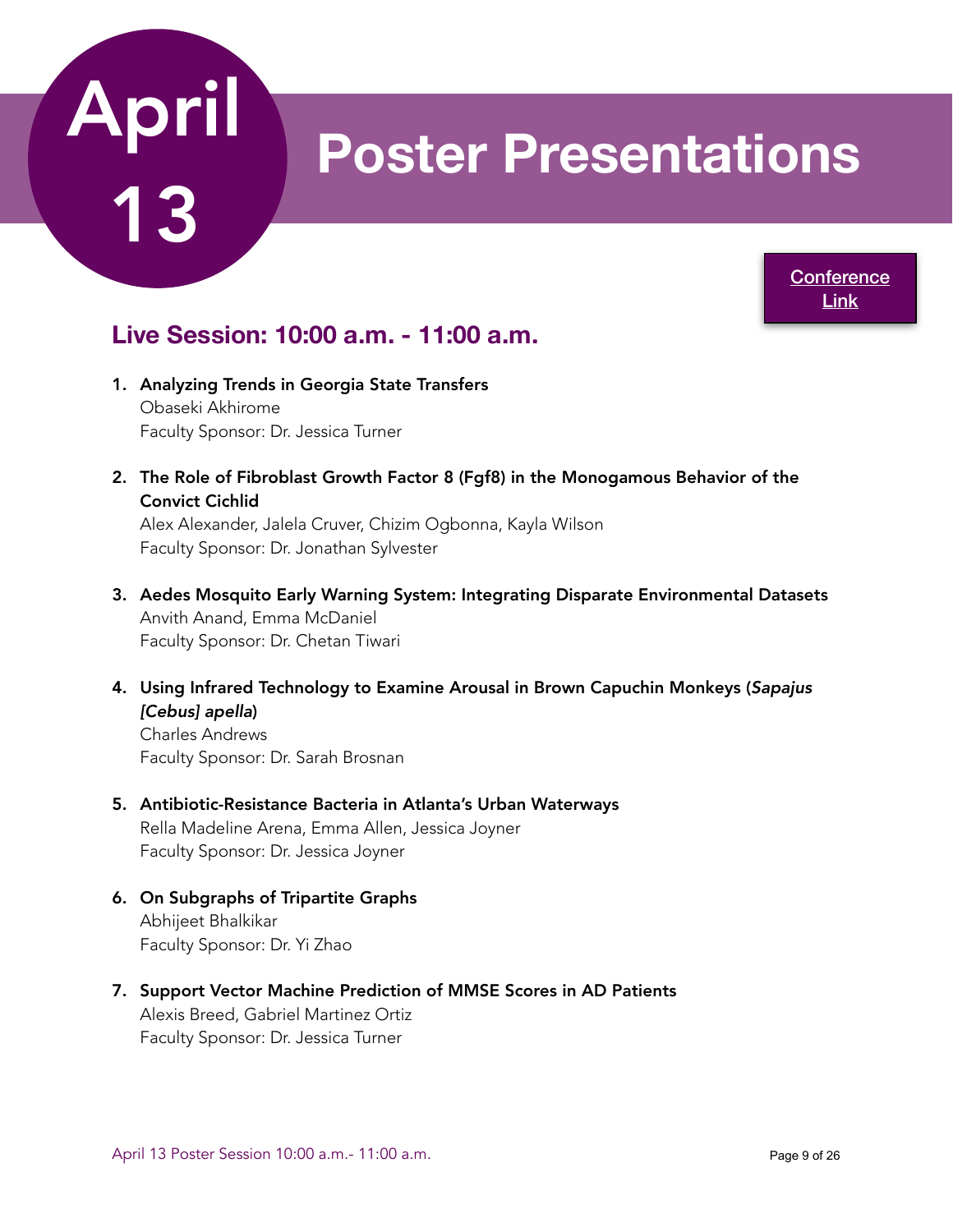8. "Real Science" Education: A Right or a Privilege? Jada Byrd

Faculty Sponsor: Dr. Caroline Sullivan

- 9. Calcium Sensing Receptor and Synthesis of TNCA Sage Cordsen Faculty Sponsor: Kostiantyn Marichev
- 10. Investigation of a Mechanism of Interaction of Persistent Na+ and Na+ /K+ Pump Currents Supporting Bursting Activity in a Leech Heart Oscillator Neuron Samuel Core, Mykhailo Fomenko, Ricardo Erazo-Toscano Faculty Sponsor: Dr. Gennady Cymbalyuk
- 11.Cerebellar Gray Matter Reduction Correlation with Negative Symptom Severity in Schizophrenia and Bipolar Subjects Eimhear Davis, Gabriel Martinez, Summer Steely

Faculty Sponsor: Dr. Jessica Turner

- 12. The Phoenix and The Sankofa Bird: Atlanta's Art Institutions and Their Communities Magdalena Dumitrescu Faculty Sponsor: Dr. Nicola Sharratt
- 13. The Influence of Age and Mental Imagery Ability on Dreams Kristy Duncan, Janine Bush, Beth Stevens, Mike Beran, Heather Offutt Faculty Sponsor: Dr. Heather Offutt
- 14. Framework for the Integration of Health Data Collected via Wearable Devices Sara Edwards, Bronson Tharpe, Suzanne Alexander, Faris Hawamdeh Faculty Sponsor: Dr. Suhasini Ramisetty-Mikler
- 15. The Potential of An19 Synthetic Uricase as a Therapeutic for Gout

Amelia Floryance Faculty Sponsor: Dr. Eric Gaucher

16.Children's Self-Blame for Mothers' Sadness Predicts Lower Reparative Behaviors during Middle Childhood

Katherine French, Kyrsten Buote, Erin McDonald, Erin Tully Faculty Sponsor: Dr. Erin Tully

17. Tourism and its Impact on Native Hawaiian Culture Preservation: Its Barriers, Failures, and Opportunities

Katrin Gillespie Faculty Sponsor: Dr. Faidra Papavasiliou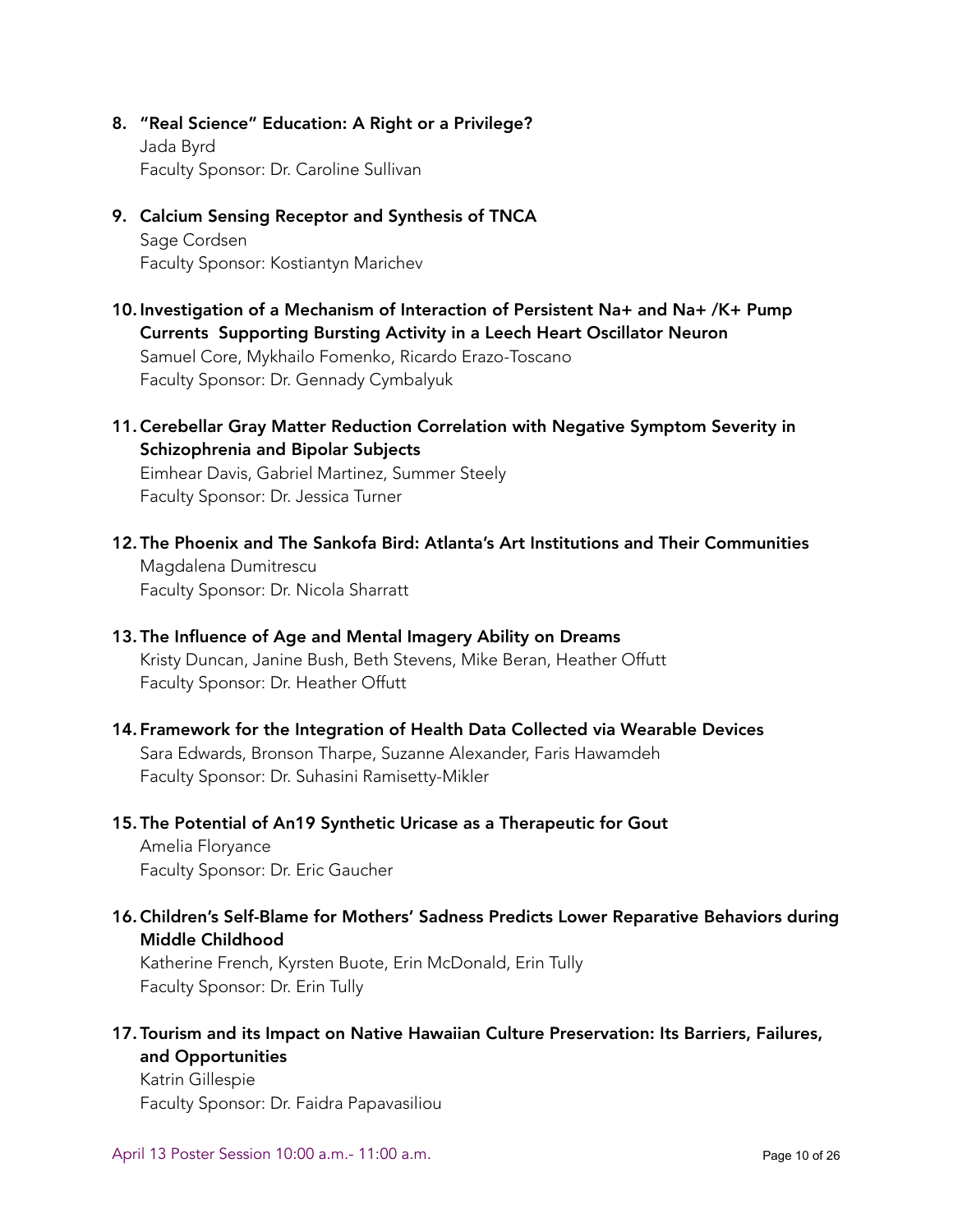#### 18. Improving Our Community With Body-Worn Cameras

Kayla-Marie Grant Faculty Sponsor: Dr. Tami Wells Thomas

#### 19. Exploring Osmosis: Evaluating Alternative Experimental Protocols for the BIOL 2110K Lab Course

Grace Hardin, Tracy Ediger Faculty Sponsor: Dr. Tracy Ediger

#### 20. Optimizing Purification of Collagen Targeted Protein MRI Contrast Agent for Early **Detection**

Hyein Kang, Brenda-Ruth Mimba, Dongjun Li Faculty Sponsor: Dr. Jenny Yang

#### 21. How FGF Morphogens Can Lead to Monogamy

Laiba Khan Faculty Sponsor: Dr. Jonathan Sylvester

#### 22. Survival Analysis and Risk Factors of COVID-19 in Georgia

Sangmyung Lee Faculty Sponsor: Dr. Yichuan Zhao

#### 23. Mitigating Seizure-Like Dynamics in Rhythmic Circuits Under Influence of Drugs Reducing Inhibitory Interactions

Alexander Lomashvili, Praise Idowu, Mykhailo Fomenko, Rainer Pacheco, Yousif Shams Faculty Sponsor: Dr. Gennady Cymbalyuk

#### 24.Cause of Oxygen and Mechanical Ventilator Shortage in the Atlanta Area Due to the Covid 19 Pandemic and Impact on Healthcare Settings

Ashley Lombres, Lynda Goodfellow Faculty Sponsor: Dr. Lynda Goodfellow

#### 25. Supplementation with Conserved M2 Ectodomains and Neuraminidase VLPs Enhances Cross Protective Efficacy of Influenza Vaccines

Sakinah Muhammad-Worsham, Jannatul Raha, Noopur Bhatnagar, Sang-Moo Kang Faculty Sponsor: Dr. Sang-Moo Kang

26. The Involvement of Sonic Hedgehog and Oxytocin in the Development of Monogamous Behavior

Sosse Ohanian, Noah Williams, Nikol Lazarov Faculty Sponsor: Dr. Jonathan Sylvester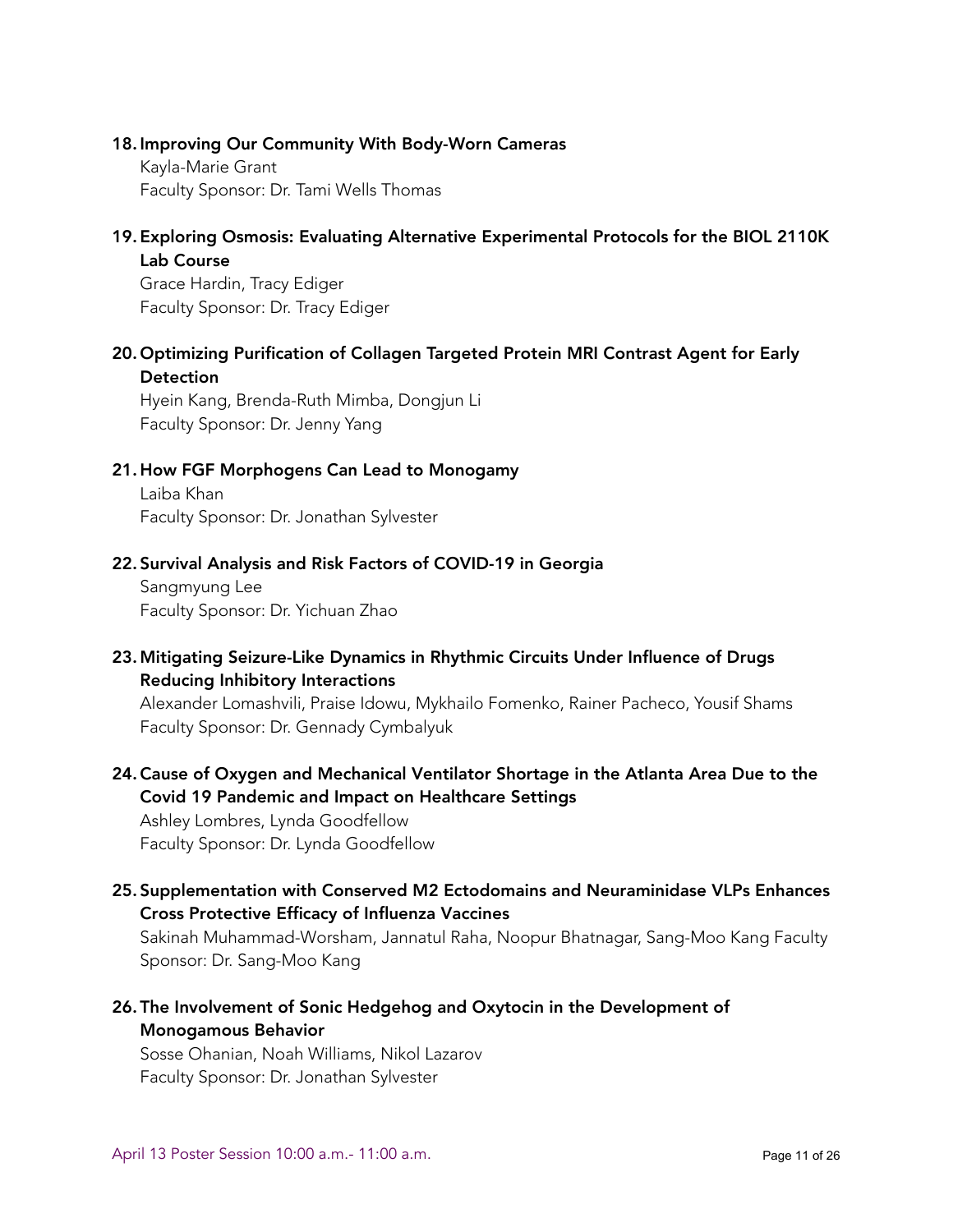#### 27. Social Anxiety Moderates the Relationship Between Childhood Trauma and Cognitive Empathy

Oluwadara Oni, Anne Werkheiser Faculty Sponsor: Dr. Erin Tone

#### 28. Miner's Creek Pottery Type Collection and Reassessment

Louis Prendergast Faculty Sponsor: Dr. Jeffrey Glover

29. Proteostatic Mechanisms Influence Huntingtin and Ataxin Protein Aggregation in **Dendrites** 

Benoit Tete, Erin Lottes, Tommy Tran Faculty Sponsor: Dr. Daniel Cox

#### 30.Ribosomal Proteins Have Heterogeneous Effects on Dendritic Morphology in CI md Neurons

Emily Wilde, Shatabdi Bhattacharjee, Erin Lottes, Vaishnavi Veeranki, Dan Cox Faculty Sponsor: Dr. Daniel Cox

#### 31. Intermittent Fasting in the Control of Type 2 Diabetes

Man Shan (Sarah) Wu Faculty Sponsor: Dr. Desiree Wanders

#### 32. Statistical Inference and Epidemiological Modeling Between Risk Factors and Seropositivity of Chagas Disease

Chen Yang, Yuchen Jiang Faculty Sponsor: Yichuan Zhao

#### 33. Performance Trends in Large Group Performance Evaluation Based on Composer Gender, Nationality, and Ethnicity

Amelia Young, Lily Isbitts Faculty Sponsor: Dr. Chester Phillips

### 34. The Combination of Brusatol and Methionine Restriction for Treatment of Lung Cancer

Drashti Zalavadia Faculty Sponsor: Dr. Desiree Wanders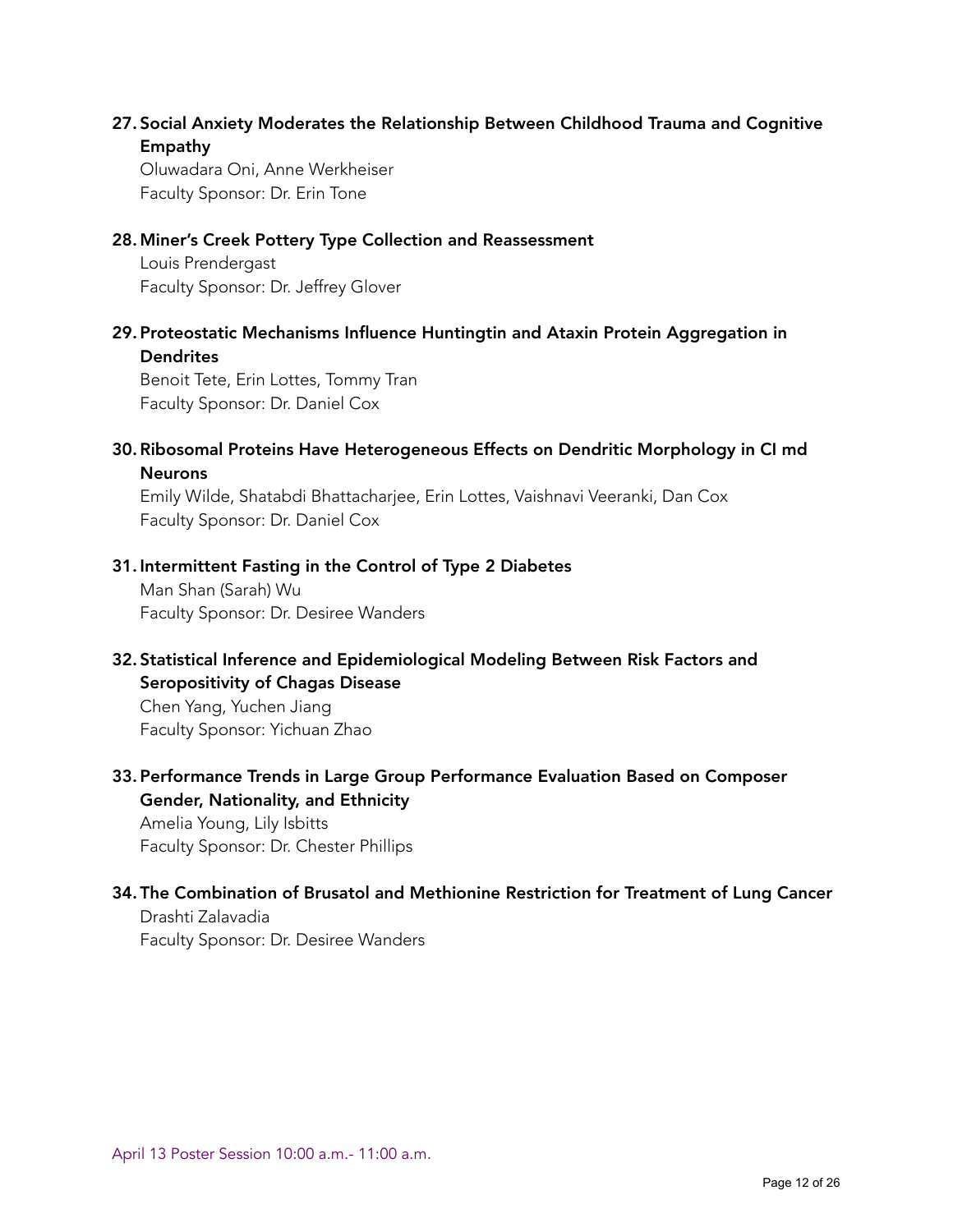## **Poster Presentations**

**Conference** [Link](https://www.acadiate.com//ee/GSURC/2PM_Poster_Session)

### **Live Session: 2:00 p.m. - 3:00 p.m.**

- 1. Gender and Power among Azawad Arabs Charifa Abdrahamane Sidi Faculty Sponsor: Dr. Jennie Burnet
- 2. Quinine before World War I: Discovery and Use Charifa Abdrahamane Sidi Faculty Sponsor: Dr. Dabney Dixon
- 3. Social Anxiety, Competition, and the Prisoner's Dilemma Game Lolade Adeniyi Faculty Sponsor: Dr. Erin Tone
- 4. Abstract Relations: Same-Different Conceptualization in Children and Adults Katie Basford, Jasmine Paniagua, Andres Sanchez, Barbara Church, J. David Smith Faculty Sponsor: Dr. J. David Smith
- 5. The Impact of COVID-19 on Transition Time for Individuals Leaving Institutions with Medicaid Support in Georgia

Chetna Batra Faculty Sponsor: Dr. Kristi Fuller

6. Can Perceptual Learning Help the Learning of Multiple Family Resemblance Categories?

Devaki Carpenter, Alecia Ferguson, Anusha Mourshed, Brooke N. Jackson, Barbara A. Church, J. David Smith Faculty Sponsor: Dr. J. David Smith

7. Executive Approval in Times of Crisis: The Russo-Ukrainian War of 2022 Iman Hoque

Faculty Sponsor: Dr. Ryan Carlin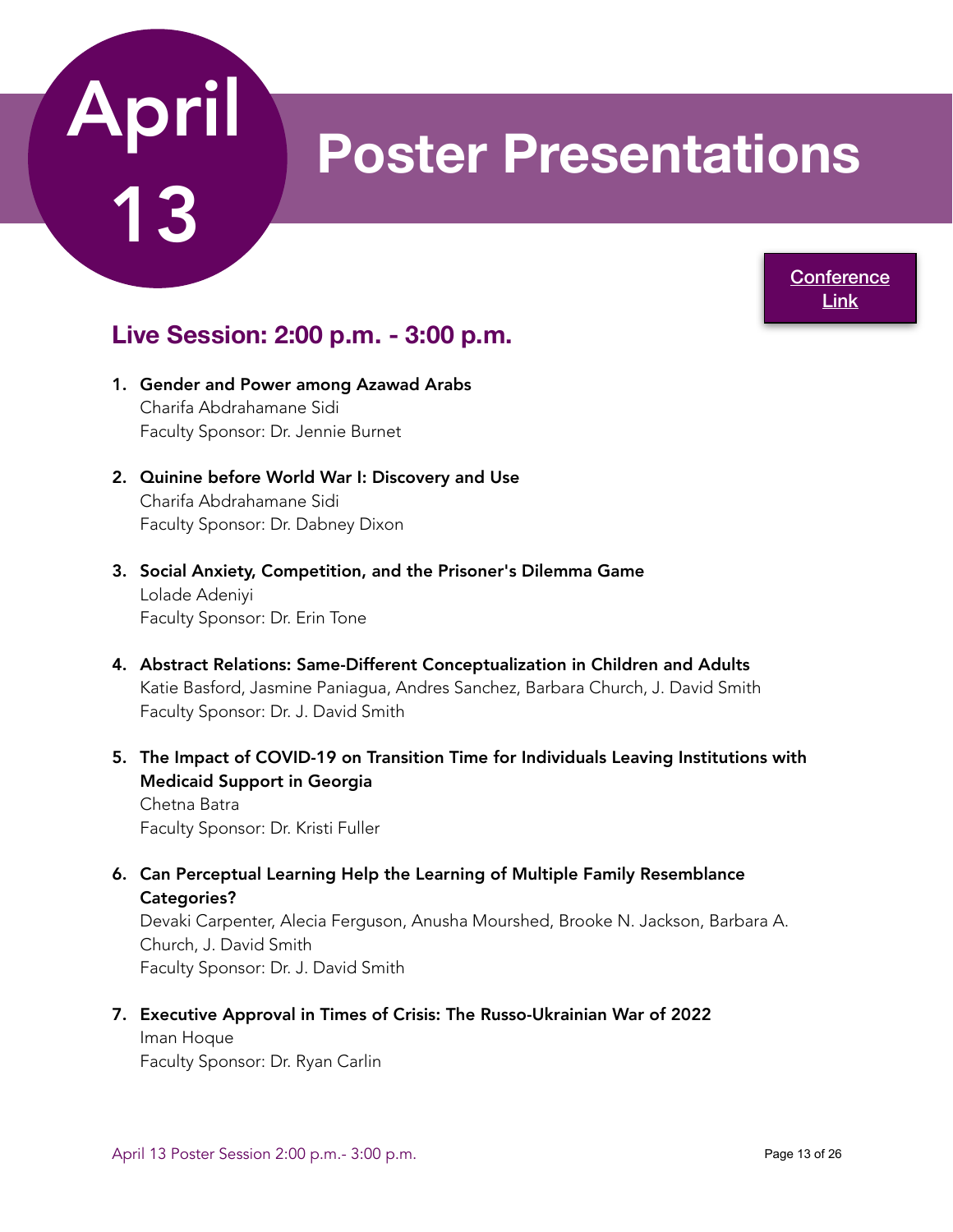8. A Combination of γ-Tocotrienol and Brusatol for the Treatment of Lung Cancer Haeun Jin

Faculty Sponsor: Dr. Desiree Wanders

9. Determining the Effects of Habitat Characteristics and Artificial Nest Box Placement and Size on the Nesting Activity of Four Species of Songbirds at Various Georgia Piedmont Locations

Pranav Lamda Faculty Sponsor: Dr. Mark Graves

10.Comparing the Paleoecology of Molluscan Assemblages from the Plio-Pleistocene Leonardo Maduro-Salvarrey, Aaron J. Leatherwood, Patrick Welter, Michael J. Clinton, Christy C. Visaggi Faculty Sponsor: Dr. Christy C. Visaggi

11. A Comparison of Native and Non-Native Snails and Slugs Across Counties in the Metro-Atlanta Region

Stefano Mazzini, Christy C. Visaggi, Jann E. Vendetti Faculty Sponsor: Dr. Christy C. Visaggi

12. Implementing a Virtual Enrichment Program for Young Children: Attention to Vocabulary Skills

Alexander Meletios, Christen Erksine, Tashena Nelson, Rihana Mason Faculty Sponsor: Dr. Gary Bingham

#### 13. A Laboratory Investigation of Relapse of Social Avoidance

Sana Nadeem, Veda Balaji, Samantha Bartholomew, Zachary Ashmore, Aleah Brown Faculty Sponsor: Dr. Erin Tone

#### 14. Independent Components Analysis of Prisoners Dilemma Task-Based Data

Nidhi Patel Faculty Sponsor: Dr. Jessica Turner

#### 15. Media's Representation of Diversity in Women

Skye Pullen Faculty Sponsor: Dr. Rasha Ramzy

#### 16. Understanding Engagement Programming and Activities for Assisted Living Residents with Dementia

Jasmine Sease Faculty Sponsor: Dr. Candace Kemp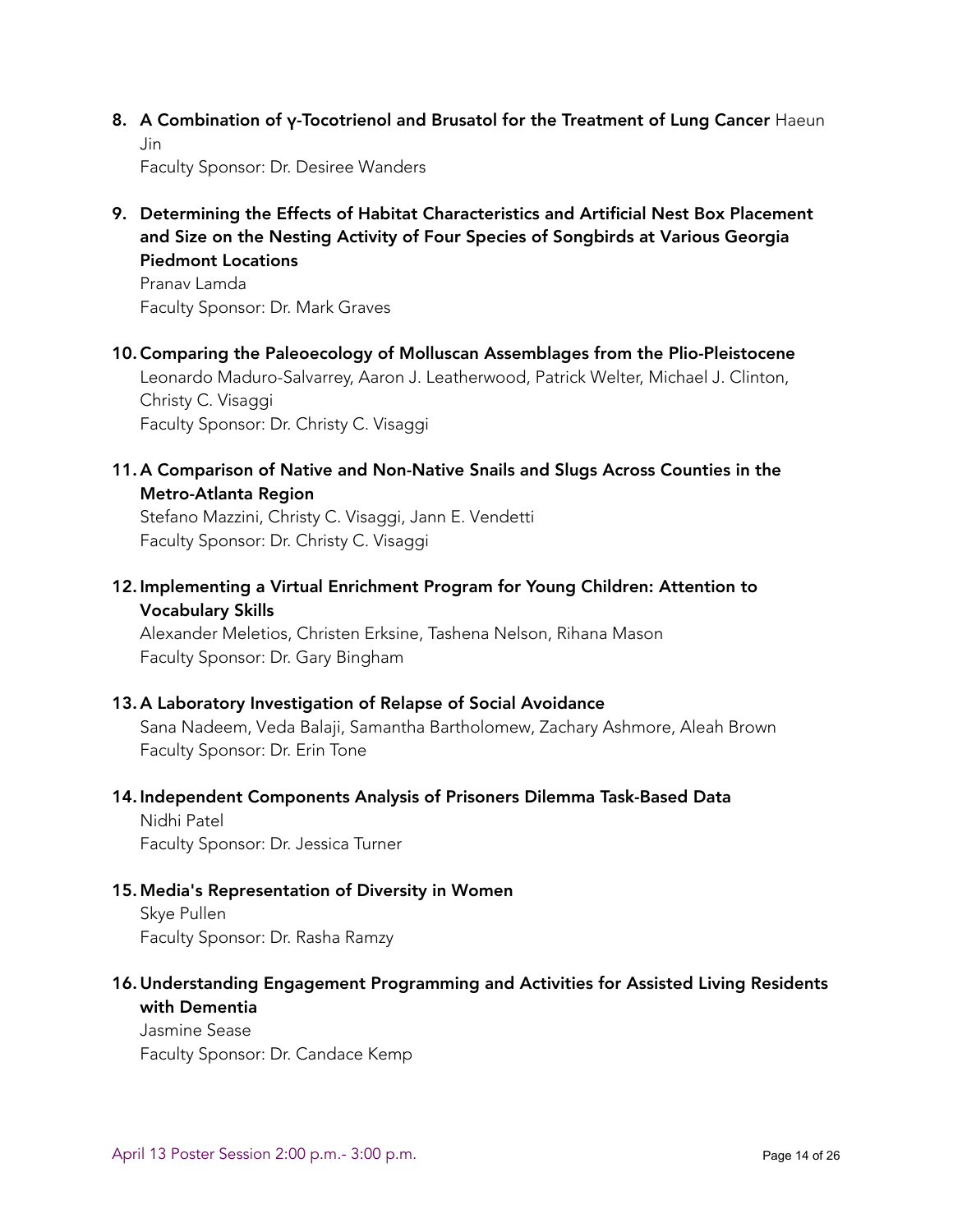#### 17. The Chromatic Index of Ring Graphs

Lilian Shaffer Faculty Sponsor: Dr. Guantao Chen

#### 18.Bending Over Backwards: Does Cognitive Flexibility Predict Conspiracist Beliefs?

Noelle Spangler, Kyle Walker, Typhani Hall Faculty Sponsor: Dr. Heather Kleider-Offutt

#### 19. Expression and Purification of TEV Protease

Teri Tran Faculty Sponsor: Dr. Ming Luo

#### 20. Human Femoral Head Dimorphism Compared to Sex Differences in the Diaphysis of the Femur

Alyssa Thibault Faculty Sponsor: Dr. Frank Williams

#### 21. Psychologist, Heal Thyself

Sohum Trivedi Faculty Sponsor: Dr. Erin Tone

#### 22. Performance Characterization of sPHENIX Hadronic Calorimeter Scintillating Tiles

Jacob Tutterow Faculty Sponsor: Dr. Megan Connors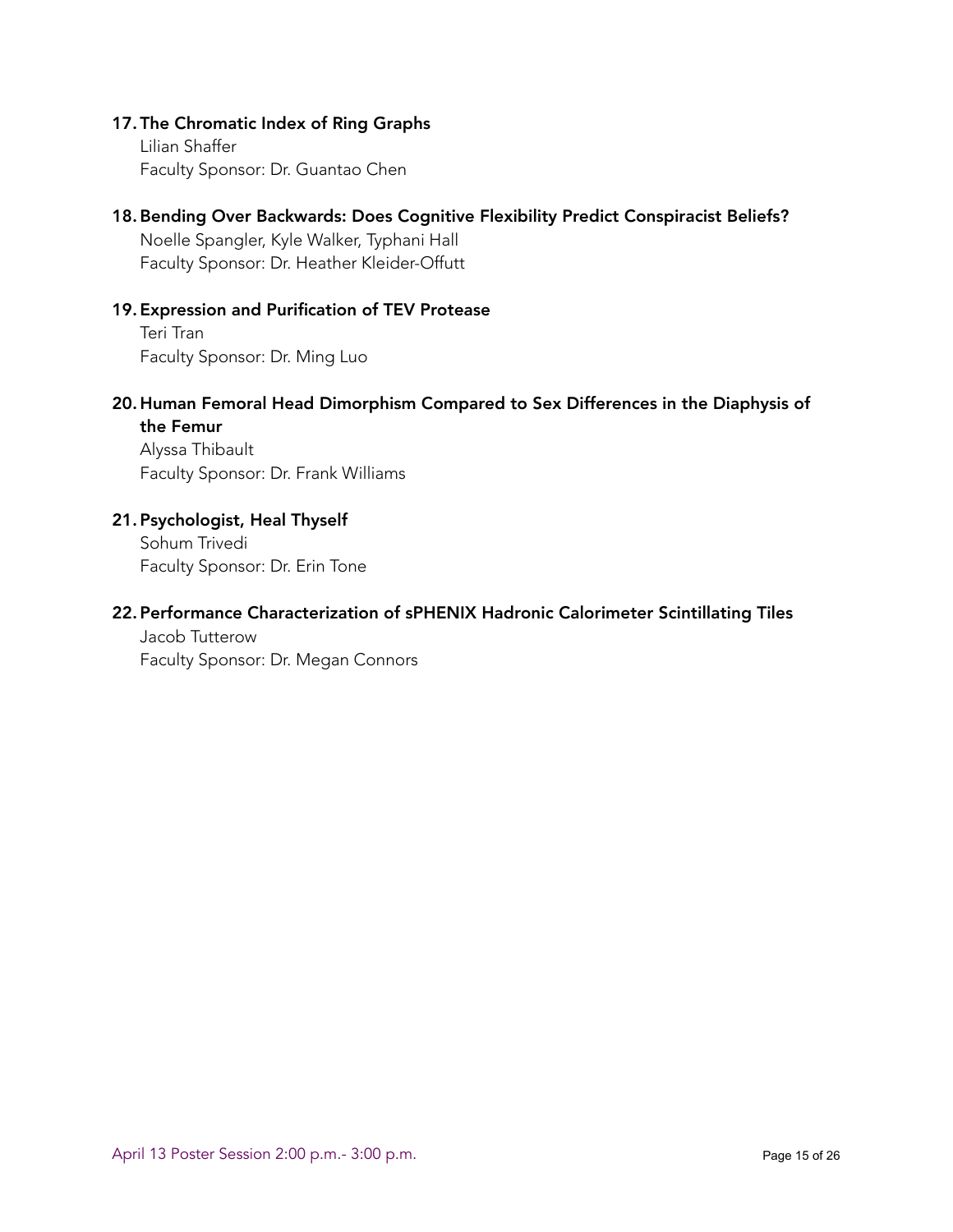## **Oral Presentations**

**Conference** [Link](https://www.acadiate.com//ee/GSURC/Morning_Session_A_-_9AM3)

## **Live Session: 9:00 a.m. - 10:00 a.m.**

#### ROOM 1

Scientific Community vs Aducanumab and Anti-Amyloid Therapy Natalia Colette Faculty Sponsor: Dr. Hester Furey

#### Within-Individual BOLD Signal Variability During a Letter N-back Task in a Verbal Fluency Network: Relation to Neuropsychological Measures of Verbal Fluency

Neami Tedla, Stephanie Steinberg Faculty Sponsor: Dr. Tricia King

#### Neonatal Brain Development and the Microbiota

Emem Ukpong, Alex Castillo-Ruiz, Nicole Ronczkowski, Benoit Chassaing, Nancy Forger Faculty Sponsor: Dr. Nancy Forger

#### ROOM 2

Getting Us From Here to Hired – Networking GSU Students to Successful **Careers** Anvith Anand, Seeram Satvik Faculty Sponsor: Dr. Paul Ulrich

Comparing the Expression of Carabelli's Trait in Central Chimpanzees and Eastern Lowland Gorillas Using the Great Ape Scoring System Victoria Hogans Faculty Sponsor: Dr. Frank Williams

Inducing cell death on *Crithidia fasciculata* using short wavelength UV light Merna Ibrahim, Abraham Amare Faculty Sponsor: Dr. Paul Ulrich

#### Georgia Audubon: Project Safe Flight

Alejandra Tapia Batres, Raquel Gonzalez, Ricardo Hernandez Faculty Sponsors: Dr. Rebekah Chapman & Dr. Amy Reber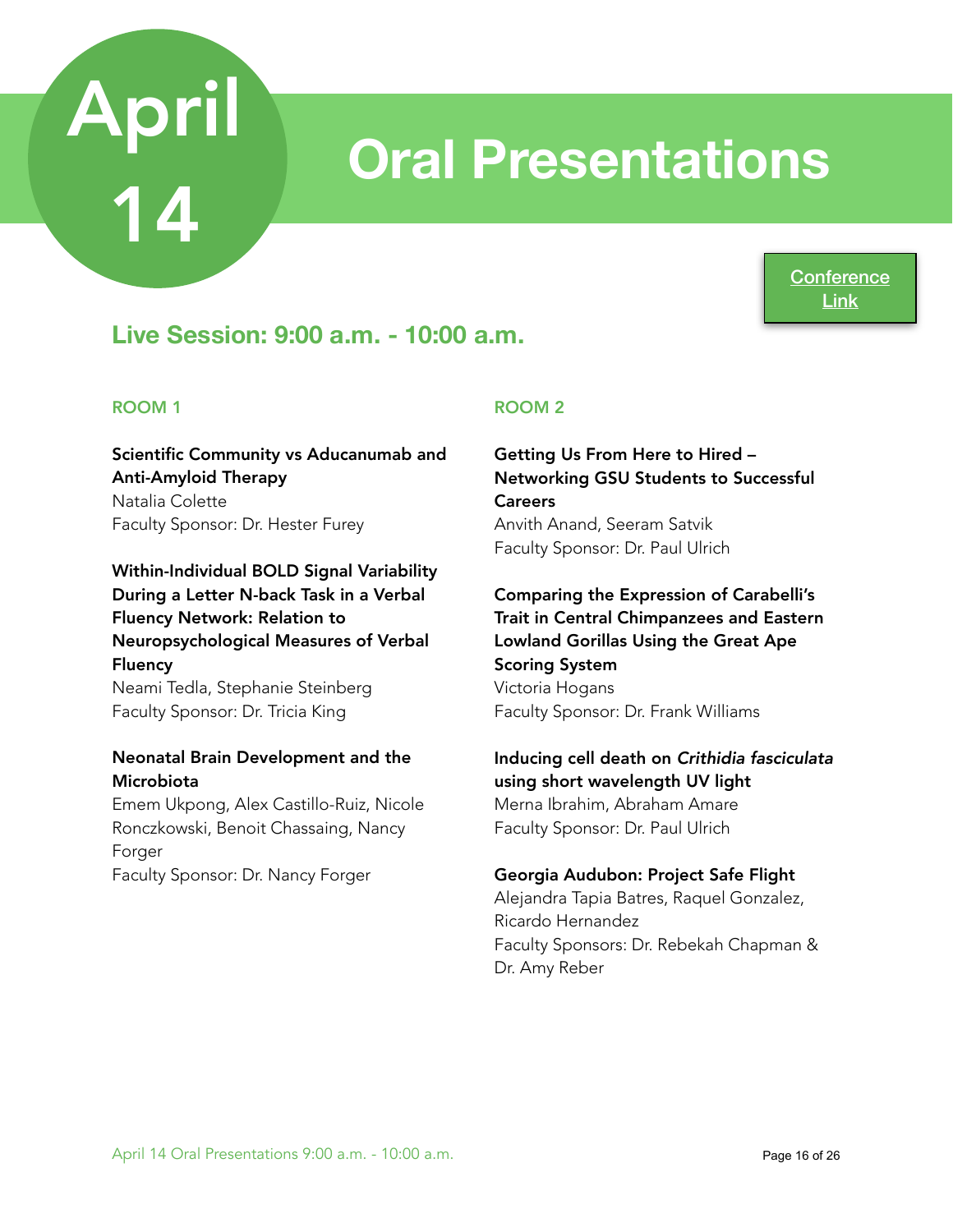

## **Oral Presentations**

**Conference** [Link](https://www.acadiate.com//ee/GSURC/Morning_Session_B_-_11AM3)

### **Live Session: 11:00 a.m. - 12:00 p.m.**

#### ROOM 1

African American Global Citizenship in the 19th and 20th Centuries: Early International Travel's Effect on the African American View of Home Nadine Argott

Faculty Sponsor: Dr. Ras Brown

#### The Origins of Care: Tracing the Development of Oikeiosis Through History

Nana Yaa Awere Faculty Sponsor: Dr. Allison Piñeros Glasscock

#### Integrating Gender-Inclusive and Neo-Pronouns into English Grammar

Tamia Campbell Faculty Sponsor: Dr. Melissa McLeod

#### Anything Goes: The Acceptance of Commercial Brands in High Art

Hailey Holtzclaw Faculty Sponsor: Dr. Susan Richmond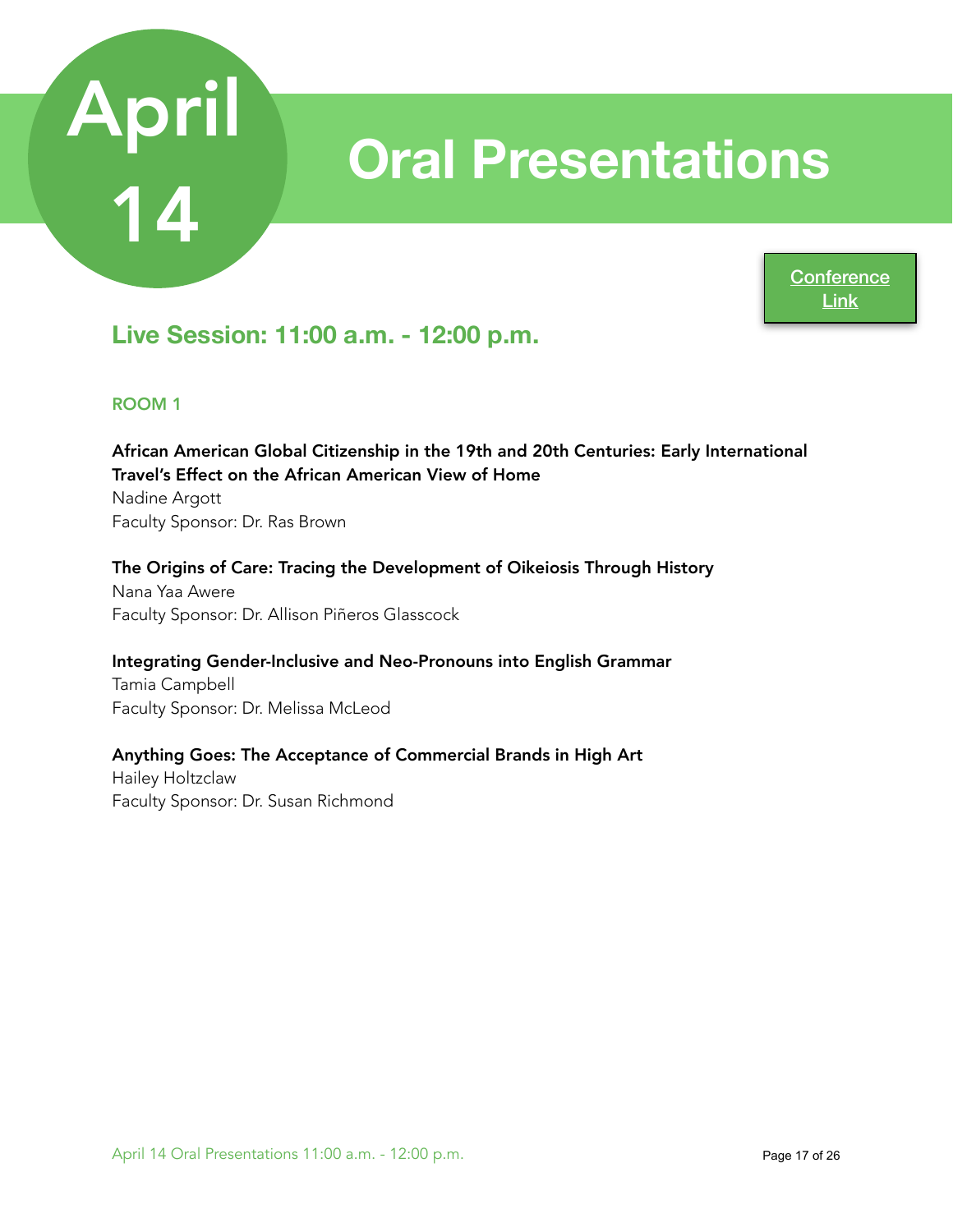## **Oral Presentations**

**Conference** [Link](https://www.acadiate.com//ee/GSURC/Afternoon_Session_A_-_1PM3)

### **Live Session: 1:00 p.m. - 2:00 p.m.**

#### ROOM 1

#### Correlational Analysis between Attention Control Measure and Self-Reported Cognitive Control Zachary Ashmore, Melany Love, David Washburn

Faculty Sponsor: Dr. Erin Tone

#### The Alt-Right Pipeline: How Social Media Is Used to Create Right-Wing Extremists Morgan-Lee Blake Faculty Sponsor: Dr. Lakeyta Bonnette-Bailey

#### The Lives of American Fast-Food Workers

Caitlin Mussak Faculty Sponsor: Dr. Emanuela Guano

#### Sleep Quality and Executive Function in a Diverse Sample of Healthy College **Students** Maria Parilla

Faculty Sponsor: Dr. Tricia King

#### ROOM 2

#### Heterogeneous Expression of Recombinant Gas6 and EGF Proteins for Curing Alopecia

Devadutta Balaji, Shiqi Huang, Yuwei Che, Chinedu Odedo, Christel Wallace, Manuel Bita Faculty Sponsor: Dr. Matthew Brewer

#### The Battle of Chickpeas and Black-eyed Bean: Which Bean is Preferred by Female Bean Beetles?

Birva Barot Faculty Sponsor: Dr. Rachel Santymire

#### Do Female Bean Beetles Prefer a Particular Size of the Bean for Egg-laying?

Ruby Jacobs Faculty Sponsor: Dr. Rachel Santymire

#### Heterologous DNA Uptake in Symbiodinium Aided by Agrobacterium for Saving Coral Bleaching

Ningxin Zhu, Aliyah Bujung, Varun Senthil, Elizabeth Plumart, Kevin Sabusay Faculty Sponsor: Dr. Matthew Brewer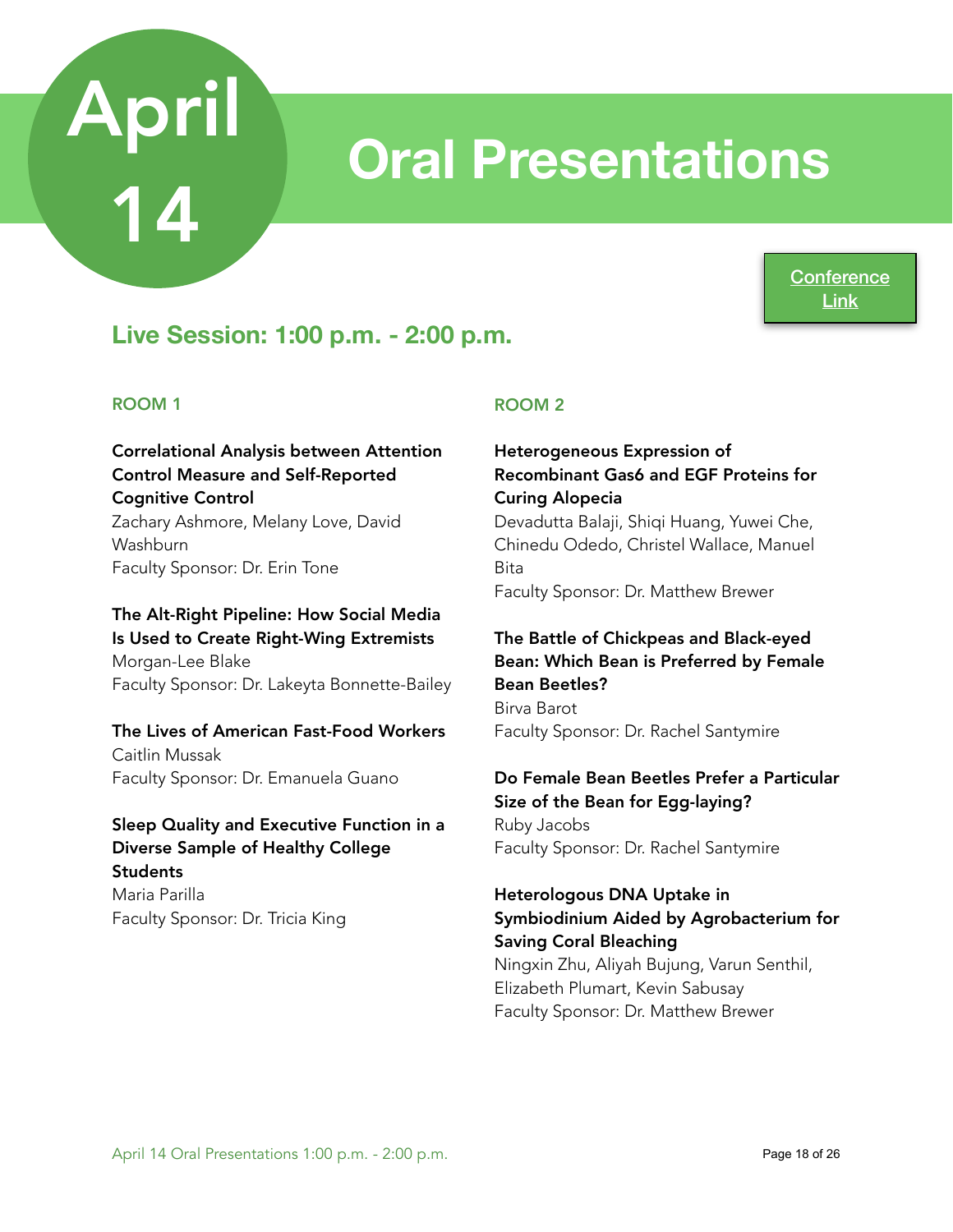## **Oral Presentations**

**Conference** [Link](https://www.acadiate.com//ee/GSURC/Afternoon_Session_B_-_3PM3)

### **Live Session: 3:00 p.m. - 4:00 p.m.**

#### ROOM 1

"In the Blood": Decoding and Understanding the Nature of Systemic Violence in the Writings of Dr. Sindiwe Magona Elijah Byrd

Faculty Sponsor: Dr. Renée Schatteman

The Evolution of Women in Androcentric British Literature Xandri Lim Faculty Sponsor: Dr. Brendan Balint

#### Fighting Erasure and Disrupting

Universalism: Oral History and Written Literature from the Tusán and Chinese Diaspora in Peru Maria-Paula Ramirez-Wong Faculty Sponsor: Dr. Randy Malamud

#### Reading Red

Ashlie Swanson Faculty Sponsor: Dr. Mark Noble

#### ROOM 2

The Freedom of Improvisational Music Michael Carswell II Faculty Sponsor: Dr. Oliver Greene

Rethinking the Music Theory Classroom: Using Global Neo-Notation to Teach Music Without Bias Charlotte Dennison Faculty Sponsor: Dr. Martin Norgaard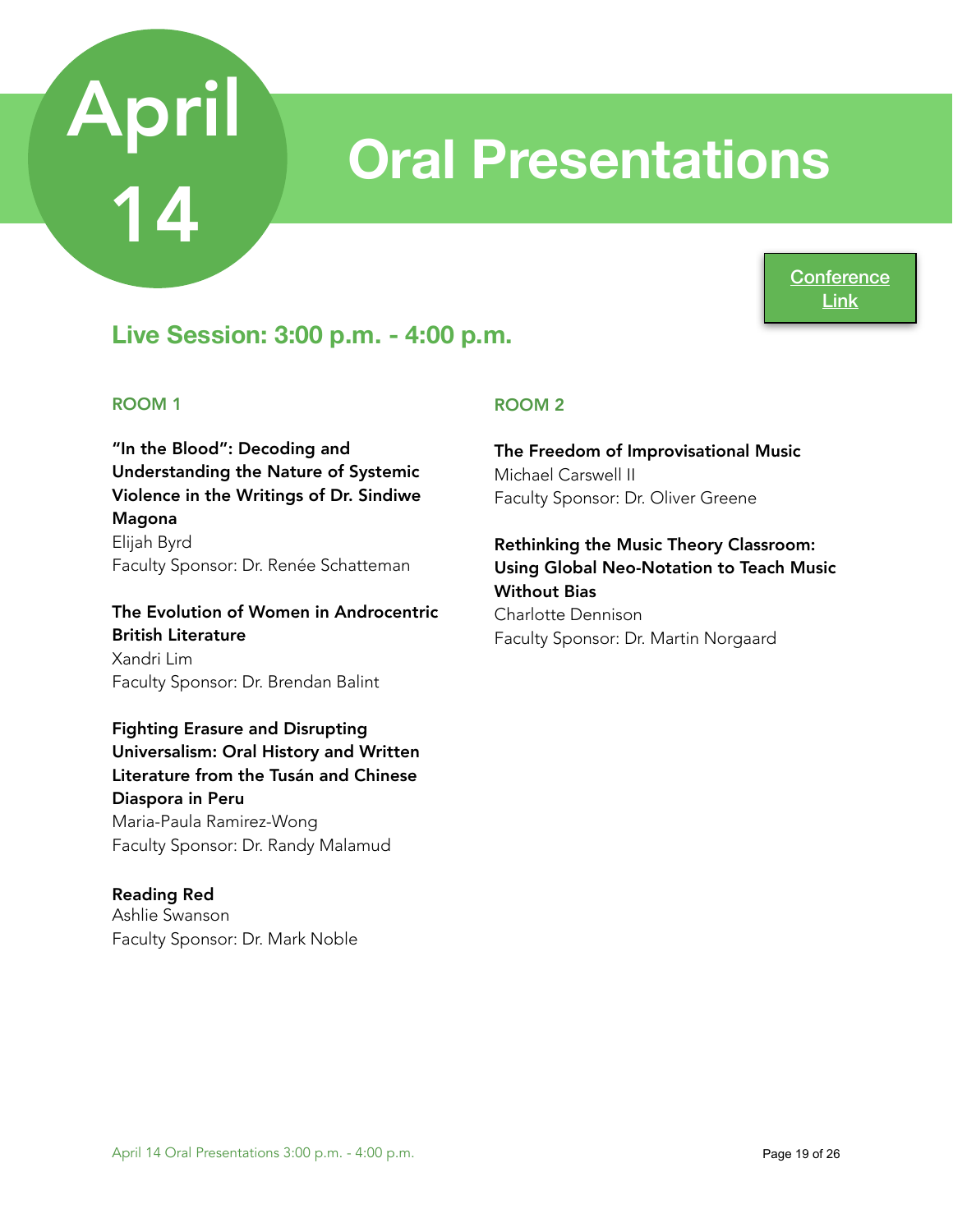## **Poster Presentations**

**Conference** [Link](https://www.acadiate.com//ee/GSURC/10AM_Poster_Session3)

### **Live Session: 10:00 a.m. - 11:00 a.m.**

1. Investigation of the Coregulation of Leak Potassium and TRPM8 Currents in Cold Receptors

Nial Beaton, Scarlet Cong, Westley Williams, Natalia Maksymchuk Faculty Sponsor: Dr. Gennady Cymbalyuk

- 2. Epilepsy Surgery in a Pediatric Patient with Tuberous Sclerosis Complex and Autism Coralie Bergeron, Donald Bearden, Kim Ono Faculty Sponsor: Dr. Erica Tracey
- 3. Postprandial Optogenetic Inhibition of Dorsal-Intermediate Hippocampal Projections May Affect Energy Intake in Male Rats Raihaanah Bint Abdullah Muslim, Sherri Briggs, Steven Davis, Vivian Vu, Marise Parent Faculty Sponsor: Dr. Marise Parent
- 4. A Tale of Love and War: Exploring the Role of Cortisol Synchrony in the Pair Bonding of Convict Cichlids

Kiedon Bryant Faculty Sponsor: Dr. Edmund Rodgers

5. Case Study: Introducing Robotics & Automation to Increase Diversity in the Automotive Industry

Jennifer Cruz, Sandra Perez-Garcia Faculty Sponsor: Dr. Steven Dionne

- 6. Investigating the Fitness of an Evolving Fluorescent Protein in a Single *E. coli* Strand Sara Desta, Shyanna Lowers, Eric Gaucher Faculty Sponsor: Dr. Lily Tran
- 7. Efficacy of Specific Gal4 Neural Circuits in Determining Cold Nociception in *Drosophila melanogaster* Larvae

Tashae Dewalt, Trang Vo, Gabriele McBean Faculty Sponsor: Dr. Sarah Clark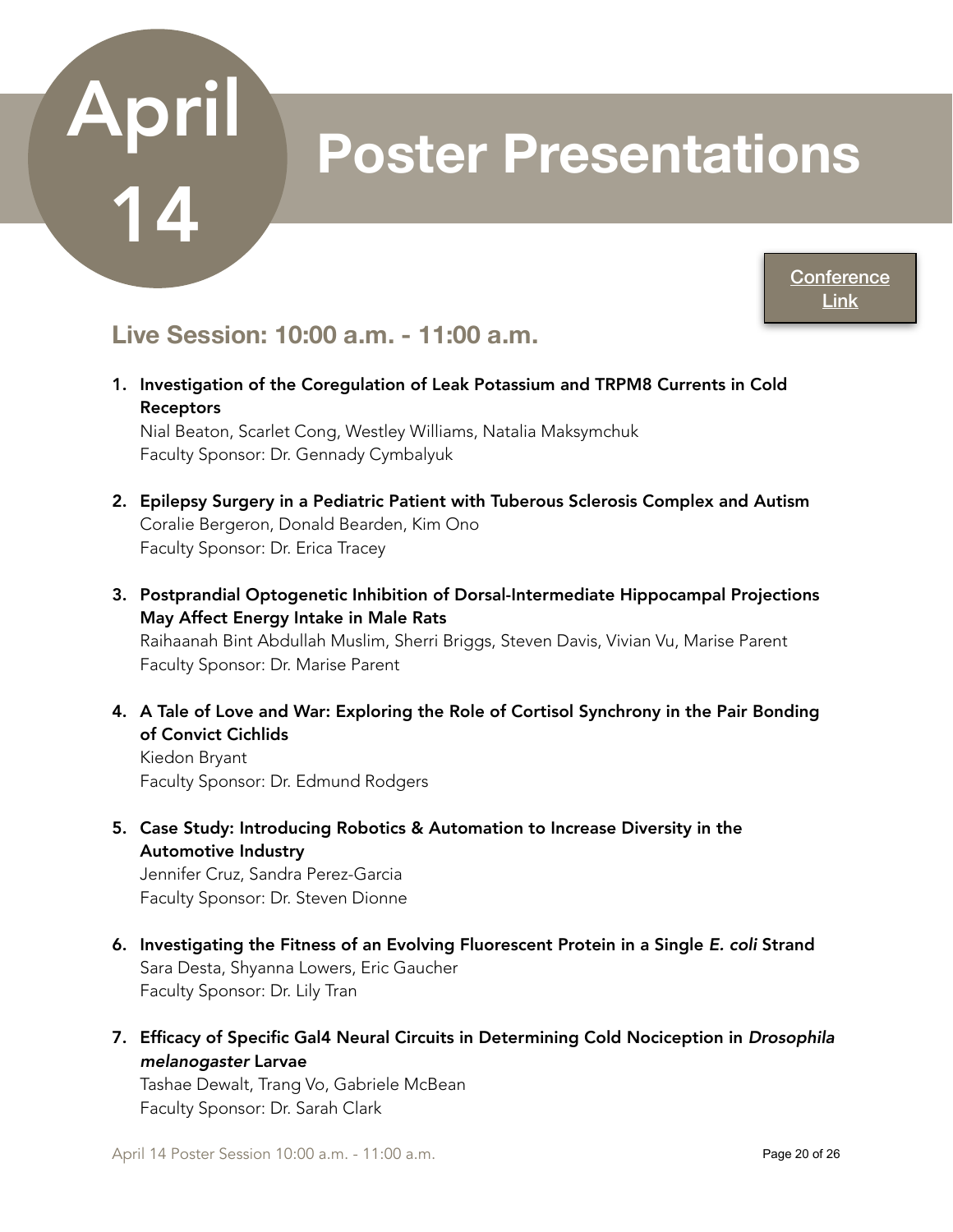8. Georgia State University Contact Networks and Interventions

Ryan Garland, Sara Edwards, Emma McDaniel, Bhavya Busireddy, Anu Bourgeois Faculty Sponsor: Dr. Armin Mikler

9. Visualization of the Environment's Effect on Molecular Observables Through Electrostatic Tuning Maps

James Gay Faculty Sponsor: Dr. Samer Gozem

10.Natural Community Types and Native and Non-Native Terrestrial Gastropods in the Piedmont Region in GA Raquel Gonzalez

Faculty Sponsor: Dr. Christy C. Visaggi

- 11. Artificial Intelligence Literacy: Development of a Measure of Knowledge and Trust Jordan Guffie, Maria Paula Lengua Espejo Faculty Sponsor: Dr. Robin Morris
- 12. Investigating the Role of Reactive Oxygen Species (ROS) Signaling in Regulating Noxious Cold-Evoked Nociceptive Behavior in *Drosophila melanogaster* Inara Jawed, Jamin Letcher, Mariana Hoguin-Lopez, Romee Maitra, Nathaniel J. Himmel, Akira Sakurai Faculty Sponsor: Dr. Daniel Cox

#### 13. Obesity Generated by High Fat Diet & Vaccine Efficacy

Leigha Lee Faculty Sponsor: Dr. Sang-Moo Kang

14. The Role of Community Nursing in Assessing Healthcare Disparities for Homeless Populations

Lauren Newhouse Faculty Sponsor: Dr. Cheru Atraga

#### 15. Aedes Mosquito Early Warning System: Challenges Integrating Public Health Surveillance Data

Ruby Parcells, Emma McDaniel, Ardavan Sassani, Anvith Anand, Eliza Schuh, Susie Mikler Faculty Sponsor: Dr. Raj Sunderraman

#### 16. Identification of Cinnamate Reductase / fldZ Gene and Its Role in Degradation of Cinnamic Acid

Hiral Patel, Nate Singleton, Kymberly Grantham Faculty Sponsor: Dr. Samantha Parks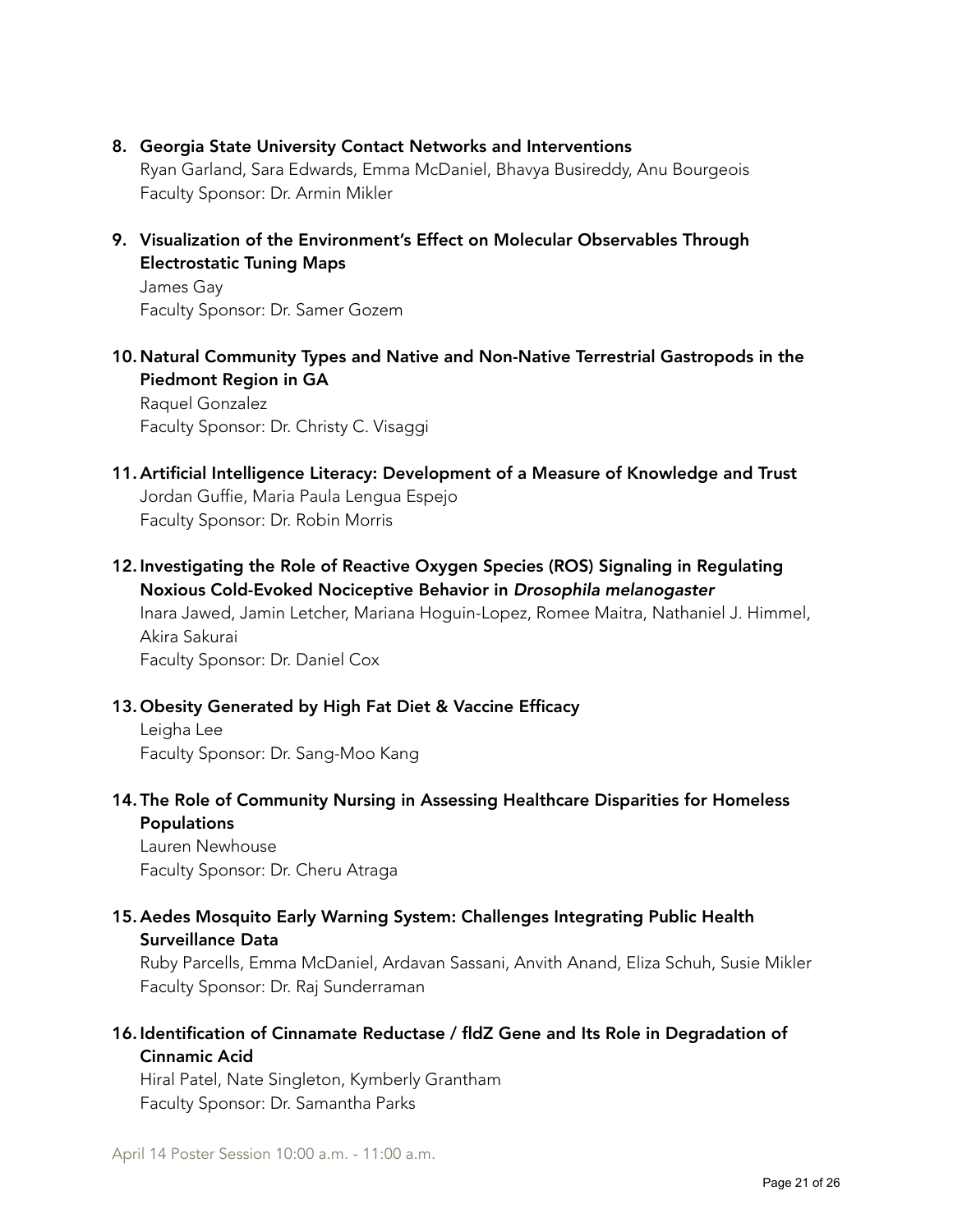#### 17. Effects of Delta-Tocotrienol on Inflammation in Neuro-2A Cells

Emily Price, Hannah Lail, Huanbiao Mo, Desiree Wanders Faculty Sponsor: Dr. Desiree Wanders

18. Identifying the Connection Between Trump, White Supremacy, and US Foreign Policy Zaree Ross

Faculty Sponsor: Dr. Jeannie Grussendorf

19.Cold Nociception and the 13D08, 36E08 GAL4 Drivers in Bilateral Contraction in *Drosophila melanogaster* Larvae

Amber Russ, Alexandria Johnson, Rainelle Criglear Faculty Sponsor: Dr. Sarah Clark

- 20. The Characterization of Geraniol Dehydrogenase and Its Role in Geraniol Metabolism Areez Salawu, Rumana Rizi, Phuong N. Truong Faculty Sponsor: Dr. Samantha Parks
- 21.Building a Resilient Energy Grid: Development of an Urban-Scale Model for Energy Prediction

Eliza Schuh, Jean Guo, Alex Asige, Sarah Akinola, Sundos al Subhi Faculty Sponsor: Dr. Anu Bourgeois

22.Blocking Dorsal Hippocampal Astrocytic Glycogenolysis Increases Subsequent Meal **Consumption** 

Ishaan Sharma Faculty Sponsor: Dr. Marise Parent

23. Analysis of the Influence Carveol Dehydrogenase has on Bacterial Growth and Resistance to Turmeric and Ginger

Kristen Singharat, Travis Patrick, Abbigale Seward Faculty Sponsor: Dr. Samantha Parks

24.Where People are Severely Injured or Killed on Roads: A Geospatial Analysis of Traffic Accidents in Atlanta

Laurel Sparks Faculty Sponsor: Dr. Dajun Dai

25. Juvenile Delinquents: An Examination of Stress Responses and Familiarity Bias in Juvenile Convict Cichlids

Sierra Sutton, Arya Bhatt, Alec Henderson, Janaii Davis Faculty Sponsor: Dr. Edmund Rodgers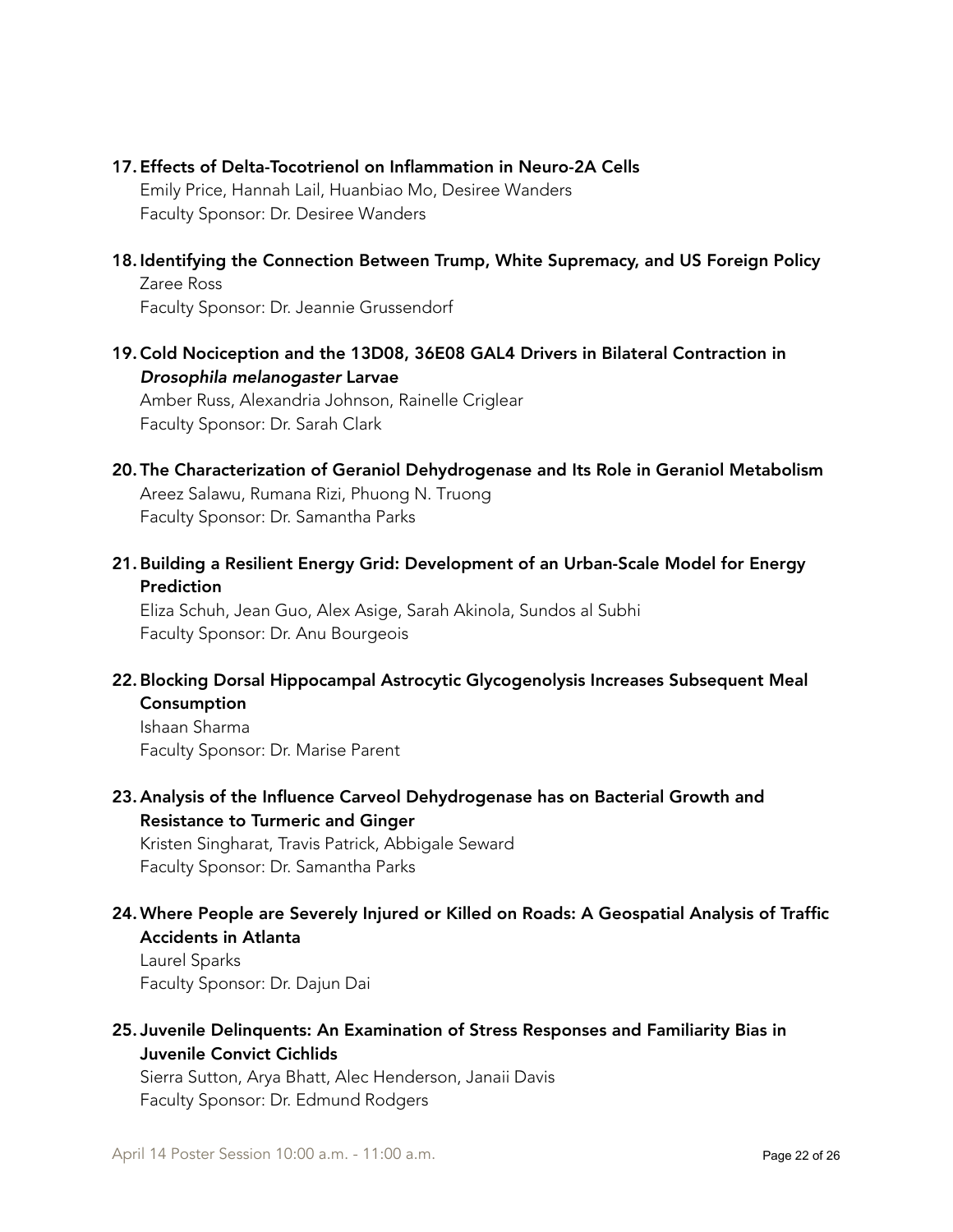26.Content Analysis of the Frequency of Climate Change-Focused Language Used by Presidents in Major Speeches

Lauren Tennant Faculty Sponsor: Dr. Rasha Ramzy

27. Leveraging ML on Biometric Sensor Data to Detect and Predict Sleep Activity

Bronson Tharpe Faculty Sponsor: Dr. Anu Bourgeois

28. Different Ribosomal Proteins Play an Individual Role in Dendritic Complexity in *Drosophila melanogaster* larvae

Vaishnavi Veeranki, Erin Lottes, Shatabdi Bhattacharjee, Emily Wilde Faculty Sponsor: Dr. Daniel Cox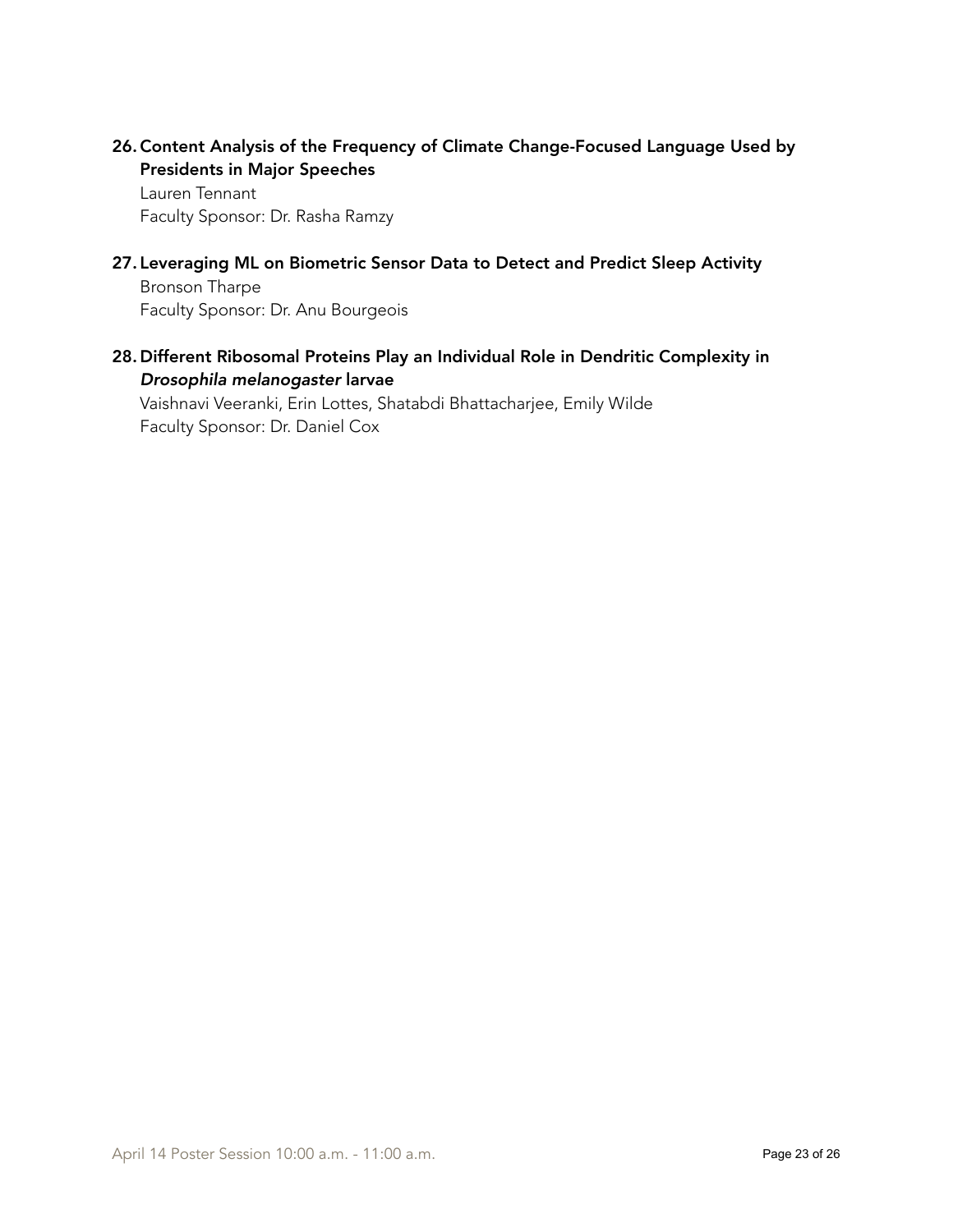## **Poster Presentations**

**Conference** [Link](https://www.acadiate.com//ee/GSURC/2PM_Poster_Session3)

### **Live Session: 2:00 p.m. - 3:00 p.m.**

- 1. Investigating the Neural Mechanisms Mediating Cold Nociception in Drosophila Odera Anokwalu-Igwebuike, Pearl Brown, Mycah Howell, Karson Rosenberger Faculty Sponsor: Dr. Sarah Clark
- 2. Social stress-induced c-Fos expression in mice that consume dietary emulsifiers Coralie Bergeron, Maura Stoehr, Benjamin Horne, Amanda R. Arnold, Kim L. Huhman Faculty Sponsor: Dr. Kim Huhman
- 3. A Laboratory Investigation of Rewarding Approach Behavior to Help Recovery After Treatment Relapse

Aleah Brown, Sana Nadeem, Zach Ashmore, Samantha Bartholomew, Veda Balaji Faculty Sponsor: Dr. Erin Tone

- 4. Effect of Wnt Expression on Dopaminergic Neurons and Behavior Isabela Brown-Soler, James Dang, Yuvraj Patel, Karthik Srinivasan Faculty Sponsor: Dr. Jonathan Sylvester
- 5. Basal Blood Pressure Characterization of Smooth Muscle Specific IL-36R Flox Knockout **Mice**

Arin Dorsey, Elaina Melton, Amirah Hurst, Hongyu Qiu Faculty Sponsor: Dr. Hongyu Qiu

- 6. Predicting Gray Matter Volumes from Eating Pathology Factors Jody Finch Faculty Sponsors: Dr. Chantal Tusher & Dr. Jessica Turner
- 7. Synthesis of Unnatural Amino Acid Residue for Incorporation into di-Ubiquitin Probe Charlotte Fuqua, Tomaya Carpenter, Xuan Fu Faculty Sponsor: Dr. Jun Yin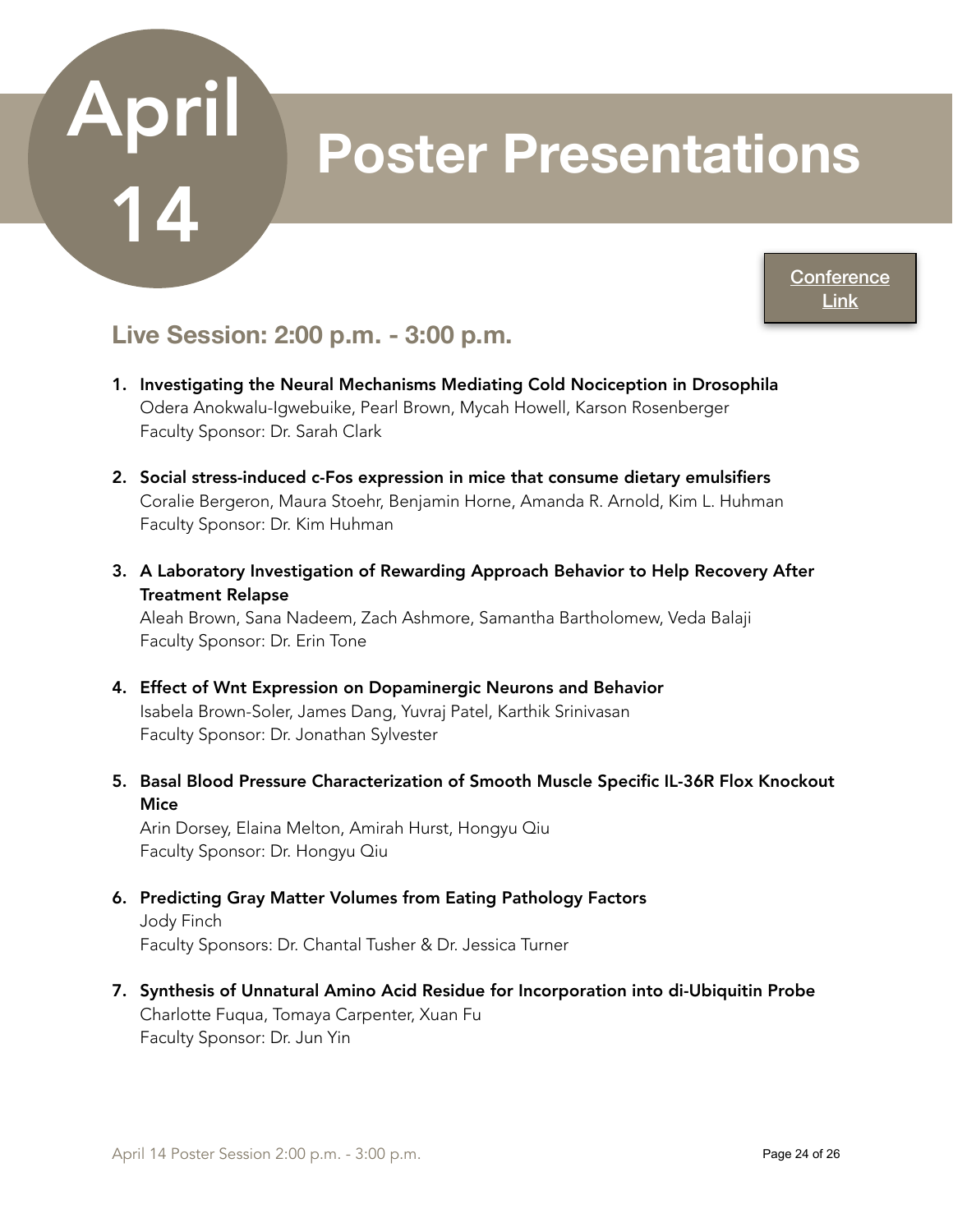- 8. Signaling via IL-36R in CD4+ T cells Induces the Expression of CXCL9 and CXCL10 Hadiya Haq Faculty Sponsor: Dr. Timothy Denning
- 9. Active Manipulation and Measurement of a Single Nucleation-Crystal Growth System Sydney Howard Faculty Sponsor: Dr. Bin Xu
- 10. Investigating Visual and Auditory Discrimination in Children with High Functioning Autism Spectrum Disorder

Kay Lane, Brenna A Smith, Liliana Ramos, Brooke N. Jackson, Barbara Church, J. David Smith

Faculty Sponsor: Dr. J. David Smith

11. The Role of Symbolic Representation in Category Learning

Peter-Elvis Moleke Akanang Faculty Sponsor: Dr. J. David Smith

12. Disinhibition- A Neurobehavioral Trait Underlying the Relationship Between Social Anxiety & Alcohol Use

Hanna Osborne Faculty Sponsor: Dr. Erin Tone

13. The Function of Transcription Factors Isl1 and Dlx2 in Striatal Development of Monogamous Convict Cichlids

Aastha Patel, Fareedah Badmus, Maryam Seilanian Toosi Faculty Sponsor: Dr. Jonathan Sylvester

#### 14.Building a Gaming Agent

Kinjal Rele Faculty Sponsor: Dr. Michael Weeks

15. Synthesis of New Class of Squaraine Dyes using the Perimidine Heterocycle

Sara Sarasiya, Shahir Sarasiya Faculty Sponsor: Dr. Maged Henary

16. Optogenetic Stimulation of BNST Vasopressin Neurons Increases Sex-Specific Social Approach and Communication in Mice

Sumeet Singh, Nicole Rigney, Selma Belkasim Faculty Sponsor: Dr. Aras Pertulis